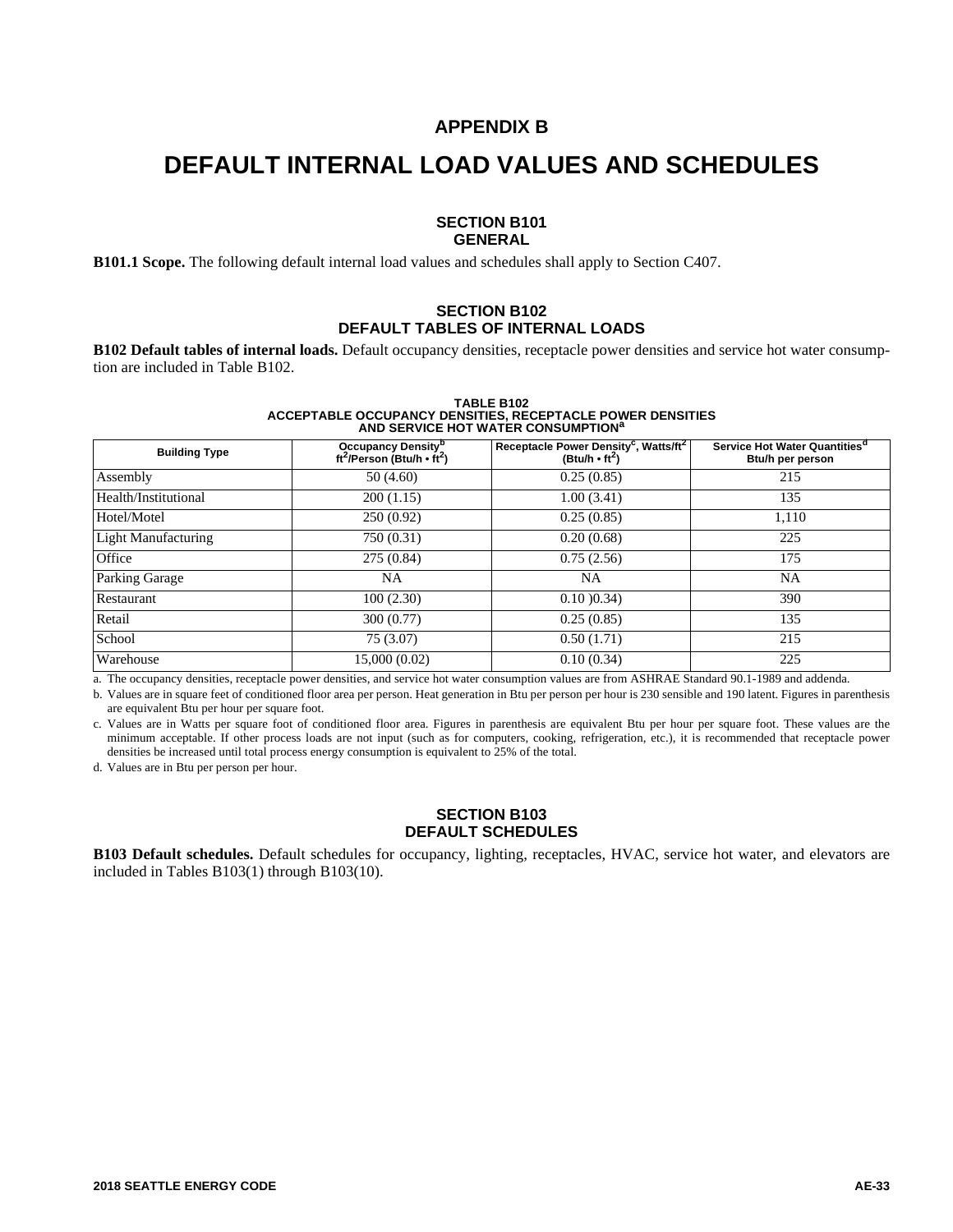| <b>Hour of Dav</b><br>(Time) |                  | <b>Schedule for</b><br>Occupancy<br>Percent of Maximum Load Percent of Maximum Load |                         |      | <b>Schedule for</b><br><b>Lighting Receptacle</b> |             |      | <b>Schedule for</b><br><b>HVAC System</b> |                         |                  | <b>Schedule for</b><br><b>Service Hot Water</b> |                  |                | <b>Schedule for</b><br>Elevator | Percent of Maximum Load Percent of Maximum Load |
|------------------------------|------------------|-------------------------------------------------------------------------------------|-------------------------|------|---------------------------------------------------|-------------|------|-------------------------------------------|-------------------------|------------------|-------------------------------------------------|------------------|----------------|---------------------------------|-------------------------------------------------|
|                              | Wk               | Sat                                                                                 | $\overline{\text{Sun}}$ | Wk   | Sat                                               | Sun         | Wk   | Sat                                       | $\overline{\text{Sun}}$ | Wk               | Sat                                             | Sun              | Wk             | Sat                             | Sun                                             |
| $1(12-1 am)$                 | $\theta$         | $\Omega$                                                                            | $\Omega$                | 5    | 5                                                 | 5           | Off  | Off                                       | Off                     | $\overline{0}$   | $\overline{0}$                                  | $\Omega$         | $\overline{0}$ | $\overline{0}$                  | $\mathbf{0}$                                    |
| $2(1-2 am)$                  | $\theta$         | $\mathbf{0}$                                                                        | $\theta$                | 5    | 5                                                 | 5           | Off  | Off                                       | Off                     | $\mathbf{0}$     | $\mathbf{0}$                                    | $\Omega$         | $\Omega$       | $\boldsymbol{0}$                | $\boldsymbol{0}$                                |
| $3(2-3 am)$                  | $\Omega$         | $\Omega$                                                                            | $\theta$                | 5    | 5                                                 | 5           | Off  | Off                                       | Off                     | $\mathbf{0}$     | $\Omega$                                        | $\Omega$         | $\Omega$       | $\boldsymbol{0}$                | $\boldsymbol{0}$                                |
| $4(3-4 am)$                  | $\overline{0}$   | $\mathbf{0}$                                                                        | $\Omega$                | 5    | 5                                                 | 5           | Off  | Off                                       | Off                     | $\boldsymbol{0}$ | $\boldsymbol{0}$                                | $\mathbf{0}$     | $\theta$       | $\boldsymbol{0}$                | $\boldsymbol{0}$                                |
| $5(4-5 am)$                  | $\mathbf{0}$     | $\Omega$                                                                            | $\Omega$                | 5    | 5                                                 | 5           | Off  | Off                                       | Off                     | $\mathbf{0}$     | $\mathbf{0}$                                    | $\Omega$         | $\Omega$       | $\overline{0}$                  | $\boldsymbol{0}$                                |
| $6(5-6 am)$                  | $\overline{0}$   | $\Omega$                                                                            | $\Omega$                | 5    | 5                                                 | 5           | On   | Off                                       | Off                     | $\mathbf{0}$     | $\mathbf{0}$                                    | $\Omega$         | $\theta$       | $\boldsymbol{0}$                | $\boldsymbol{0}$                                |
| $7(6-7 am)$                  | $\Omega$         | $\Omega$                                                                            | $\theta$                | 40   | 5                                                 | 5           | On   | On                                        | On                      | $\mathbf{0}$     | $\mathbf{0}$                                    | $\Omega$         | $\Omega$       | $\mathbf{0}$                    | $\boldsymbol{0}$                                |
| 8 (7-8 am)                   | $\overline{0}$   | $\Omega$                                                                            | $\Omega$                | 40   | 30                                                | 30          | On   | On                                        | On                      | $\mathbf{0}$     | $\overline{0}$                                  | $\Omega$         | $\theta$       | $\boldsymbol{0}$                | $\boldsymbol{0}$                                |
| $9(8-9 am)$                  | 20               | 20                                                                                  | 10                      | 40   | 30                                                | 30          | On   | On                                        | On                      | $\boldsymbol{0}$ | $\mathbf{0}$                                    | $\Omega$         | $\Omega$       | $\boldsymbol{0}$                | $\boldsymbol{0}$                                |
| $10(9-10 am)$                | 20               | 20                                                                                  | 10                      | 75   | 50                                                | 30          | On   | On                                        | On                      | 5                | 5                                               | 5                | $\Omega$       | $\boldsymbol{0}$                | $\boldsymbol{0}$                                |
| $11(10-11 am)$               | 20               | 20                                                                                  | 10                      | 75   | 50                                                | 30          | On   | On                                        | On                      | 5                | 5                                               | 5                | $\overline{0}$ | $\boldsymbol{0}$                | $\boldsymbol{0}$                                |
| 12 (11-12 pm)                | 80               | 60                                                                                  | 10                      | 75   | 50                                                | 30          | On   | On                                        | On                      | 35               | 20                                              | 10               | $\theta$       | $\boldsymbol{0}$                | $\boldsymbol{0}$                                |
| $13(12-1)$ pm $)$            | 80               | 60                                                                                  | 10                      | 75   | 50                                                | 65          | On   | On                                        | On                      | 5                | $\overline{0}$                                  | $\Omega$         | $\Omega$       | $\boldsymbol{0}$                | $\boldsymbol{0}$                                |
| 14 (1-2 pm)                  | 80               | 60                                                                                  | 70                      | 75   | 50                                                | 65          | On   | On                                        | On                      | 5                | $\theta$                                        | $\Omega$         | $\theta$       | $\boldsymbol{0}$                | $\boldsymbol{0}$                                |
| $15(2-3 pm)$                 | 80               | 60                                                                                  | 70                      | 75   | 50                                                | 65          | On   | On                                        | On                      | 5                | $\overline{0}$                                  | $\Omega$         | $\theta$       | $\mathbf{0}$                    | $\boldsymbol{0}$                                |
| $16(3-4)$ pm)                | 80               | 60                                                                                  | 70                      | 75   | 50                                                | 65          | On   | On                                        | On                      | 5                | $\theta$                                        | $\Omega$         | $\theta$       | $\boldsymbol{0}$                | $\boldsymbol{0}$                                |
| 17 (4-5 pm)                  | 80               | 60                                                                                  | 70                      | 75   | 50                                                | 65          | On   | On                                        | On                      | 5                | $\theta$                                        | $\Omega$         | $\Omega$       | $\boldsymbol{0}$                | $\boldsymbol{0}$                                |
| 18 (5-6 pm)                  | 80               | 60                                                                                  | 70                      | 75   | 50                                                | 65          | On   | On                                        | On                      | $\overline{0}$   | $\Omega$                                        | $\Omega$         | $\Omega$       | $\boldsymbol{0}$                | $\boldsymbol{0}$                                |
| 19 (6-7 pm)                  | 20               | 60                                                                                  | 70                      | 75   | 50                                                | 65          | On   | On                                        | On                      | $\mathbf{0}$     | $\overline{0}$                                  | $\mathbf{0}$     | $\overline{0}$ | $\mathbf{0}$                    | $\boldsymbol{0}$                                |
| 20 (7-8 pm)                  | 20               | 60                                                                                  | 70                      | 75   | 50                                                | 65          | On   | On                                        | On                      | $\boldsymbol{0}$ | 65                                              | 65               | $\Omega$       | $\boldsymbol{0}$                | $\boldsymbol{0}$                                |
| $21(8-9)$ pm)                | 20               | 60                                                                                  | 70                      | 75   | 50                                                | 65          | On   | On                                        | On                      | $\mathbf{0}$     | 30                                              | 30               | $\Omega$       | $\boldsymbol{0}$                | $\boldsymbol{0}$                                |
| 22 (9-10 pm)                 | 20               | 80                                                                                  | 70                      | 75   | 50                                                | 65          | On   | On                                        | On                      | $\mathbf{0}$     | $\mathbf{0}$                                    | $\Omega$         | $\Omega$       | $\boldsymbol{0}$                | $\boldsymbol{0}$                                |
| 23 (10-11 pm)                | 10               | 10                                                                                  | 20                      | 25   | 50                                                | 5           | On   | On                                        | On                      | $\mathbf{0}$     | $\mathbf{0}$                                    | $\Omega$         | $\overline{0}$ | $\boldsymbol{0}$                | $\mathbf{0}$                                    |
| 24 (11-12 am)                | $\boldsymbol{0}$ | $\boldsymbol{0}$                                                                    | $\boldsymbol{0}$        | 5    | 5                                                 | 5           | Off  | Off                                       | Off                     | $\mathbf{0}$     | $\boldsymbol{0}$                                | $\boldsymbol{0}$ | $\overline{0}$ | $\boldsymbol{0}$                | $\boldsymbol{0}$                                |
| Total/Day                    | 710              | 750                                                                                 | 700                     | 1155 | 800                                               | 845         | 1800 | 1700                                      | 1700                    | 70               | 125                                             | 115              | $\overline{0}$ | $\mathbf{0}$                    | $\overline{0}$                                  |
| Total/Week                   |                  |                                                                                     | 50.50 hours             |      |                                                   | 74.20 hours |      |                                           | 124 hours               |                  |                                                 | 5.9 hours        |                |                                 | 0 hours                                         |
| Total/Year                   |                  |                                                                                     | 2633 hours              |      |                                                   | 3869 hours  |      |                                           | 6465 hours              |                  |                                                 | 308 hours        |                |                                 | $0$ hours                                       |

## **TABLE B103(1) ASSEMBLY OCCUPANCY<sup>a</sup>**

 $Wk = Weekday$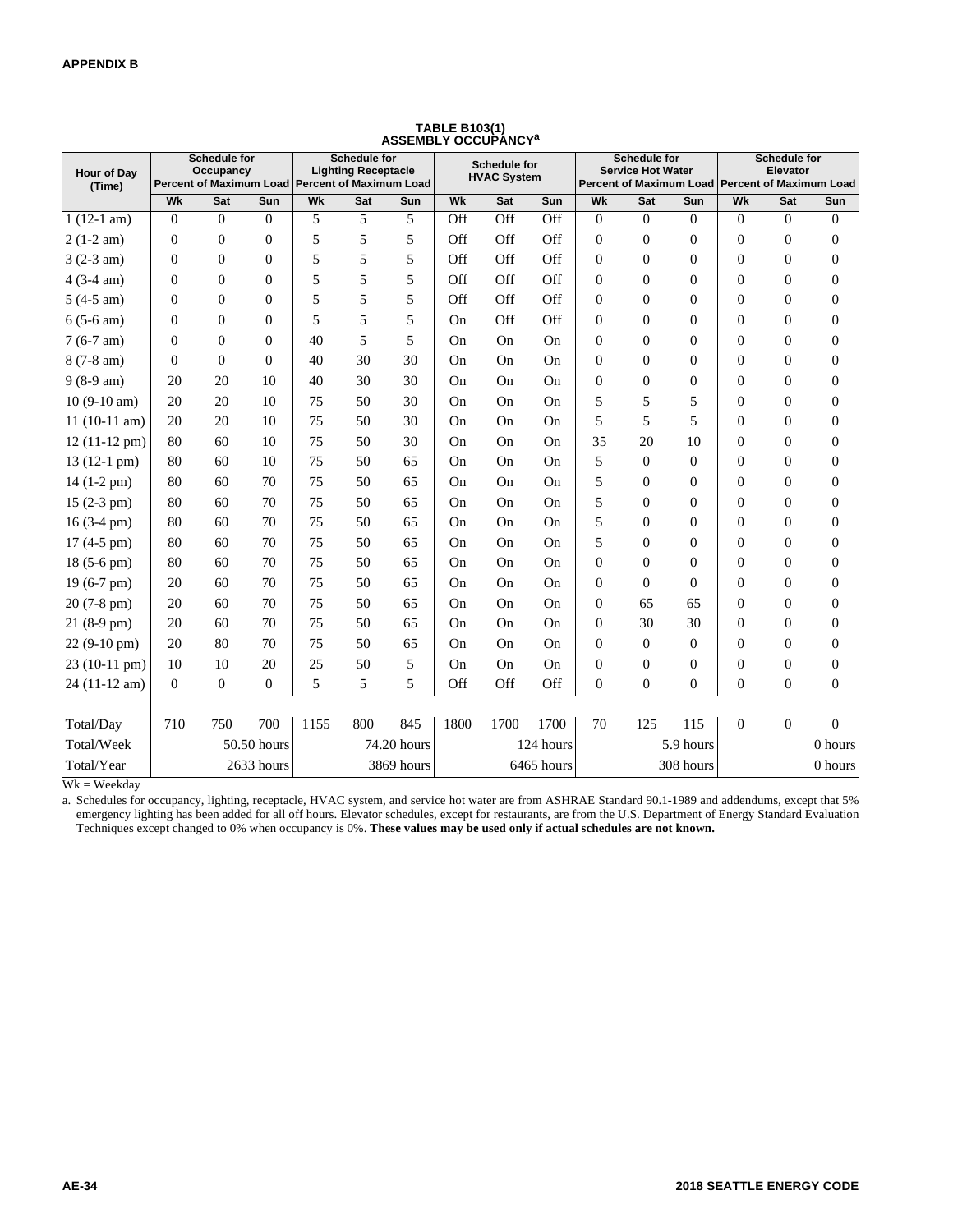| Hour of Day<br>(Time) |                | Schedule for<br>Occupancy<br>Percent of Maximum Load Percent of Maximum Load |                |      | <b>Schedule for</b><br><b>Lighting Receptacle</b> |            |           | <b>Schedule for</b><br><b>HVAC System</b> |            |              | <b>Schedule for</b><br><b>Service Hot Water</b><br>Percent of Maximum Load Percent of Maximum Load |              |                | <b>Schedule for</b><br>Elevator |                  |
|-----------------------|----------------|------------------------------------------------------------------------------|----------------|------|---------------------------------------------------|------------|-----------|-------------------------------------------|------------|--------------|----------------------------------------------------------------------------------------------------|--------------|----------------|---------------------------------|------------------|
|                       | Wk             | Sat                                                                          | Sun            | Wk   | Sat                                               | Sun        | Wk        | Sat                                       | Sun        | Wk           | Sat                                                                                                | Sun          | Wk             | Sat                             | Sun              |
| $1(12-1 am)$          | $\mathbf{0}$   | $\Omega$                                                                     | $\Omega$       | 10   | 10                                                | 5          | <b>On</b> | On                                        | On         | $\mathbf{1}$ | 1                                                                                                  | 1            | $\Omega$       | $\overline{0}$                  | $\overline{0}$   |
| $2(1-2 am)$           | $\overline{0}$ | $\overline{0}$                                                               | $\overline{0}$ | 10   | 10                                                | 5          | <b>On</b> | <b>On</b>                                 | On         | $\mathbf{1}$ | 1                                                                                                  | 1            | $\overline{0}$ | $\overline{0}$                  | $\theta$         |
| $3(2-3 am)$           | $\theta$       | $\overline{0}$                                                               | $\mathbf{0}$   | 10   | 10                                                | 5          | <b>On</b> | On                                        | On         | $\mathbf{1}$ | 1                                                                                                  | 1            | $\overline{0}$ | $\boldsymbol{0}$                | $\boldsymbol{0}$ |
| $4(3-4 am)$           | $\mathbf{0}$   | $\overline{0}$                                                               | $\Omega$       | 10   | 10                                                | 5          | <b>On</b> | <b>On</b>                                 | On         | 1            | 1                                                                                                  | 1            | $\overline{0}$ | $\boldsymbol{0}$                | $\mathbf{0}$     |
| $5(4-5 am)$           | $\theta$       | $\overline{0}$                                                               | $\Omega$       | 10   | 10                                                | 5          | <b>On</b> | <b>On</b>                                 | On         | $\mathbf{1}$ | 1                                                                                                  | 1            | $\Omega$       | $\boldsymbol{0}$                | $\boldsymbol{0}$ |
| $6(5-6 am)$           | $\theta$       | $\theta$                                                                     | $\Omega$       | 10   | 10                                                | 5          | On        | <b>On</b>                                 | On         | 1            | $\mathbf{1}$                                                                                       | 1            | $\Omega$       | $\overline{0}$                  | $\overline{0}$   |
| $7(6-7 am)$           | $\theta$       | $\theta$                                                                     | $\Omega$       | 10   | 10                                                | 5          | <b>On</b> | On                                        | On         | $\mathbf{1}$ | 1                                                                                                  | 1            | $\Omega$       | $\boldsymbol{0}$                | $\overline{0}$   |
| $8(7-8 am)$           | 10             | 10                                                                           | $\mathbf{0}$   | 50   | 20                                                | 5          | On        | On                                        | On         | 17           | 1                                                                                                  | 1            | $\mathbf{2}$   | $\mathbf{2}$                    | $\boldsymbol{0}$ |
| $9(8-9 am)$           | 50             | 30                                                                           | 5              | 90   | 40                                                | 10         | <b>On</b> | <b>On</b>                                 | On         | 58           | 20                                                                                                 | 1            | 75             | 46                              | 2                |
| $10(9-10 am)$         | 80             | 40                                                                           | 5              | 90   | 40                                                | 10         | <b>On</b> | <b>On</b>                                 | On         | 66           | 28                                                                                                 | 1            | 100            | 70                              | $\overline{c}$   |
| $11(10-11 am)$        | 80             | 40                                                                           | 5              | 90   | 40                                                | 10         | <b>On</b> | <b>On</b>                                 | On         | 78           | 30                                                                                                 | 1            | 100            | 70                              | $\overline{c}$   |
| 12 (11-12 pm)         | 80             | 40                                                                           | 5              | 90   | 40                                                | 10         | <b>On</b> | <b>On</b>                                 | On         | 82           | 30                                                                                                 | 1            | 100            | 70                              | $\overline{c}$   |
| 13 (12-1 pm)          | 80             | 40                                                                           | 5              | 90   | 40                                                | 10         | <b>On</b> | <b>On</b>                                 | On         | 71           | 24                                                                                                 | $\mathbf{1}$ | 75             | 51                              | $\overline{2}$   |
| $14(1-2 pm)$          | 80             | 40                                                                           | 5              | 90   | 40                                                | 10         | <b>On</b> | <b>On</b>                                 | On         | 82           | 24                                                                                                 | 1            | 100            | 51                              | $\overline{2}$   |
| 15 (2-3 pm)           | 80             | 40                                                                           | 5              | 90   | 40                                                | 10         | <b>On</b> | <b>On</b>                                 | On         | 78           | 23                                                                                                 | 1            | 100            | 51                              | $\overline{c}$   |
| $16(3-4)$ pm)         | 80             | 40                                                                           | 5              | 90   | 40                                                | 10         | <b>On</b> | <b>On</b>                                 | On         | 74           | 23                                                                                                 | 1            | 100            | 51                              | $\overline{c}$   |
| $17(4-5)$ pm $)$      | 80             | 40                                                                           | $\Omega$       | 30   | 40                                                | 5          | <b>On</b> | <b>On</b>                                 | On         | 63           | 23                                                                                                 | 1            | 100            | 51                              | $\theta$         |
| 18 (5-6 pm)           | 50             | 10                                                                           | $\Omega$       | 30   | 40                                                | 5          | <b>On</b> | <b>On</b>                                 | On         | 41           | 10                                                                                                 | 1            | 100            | 25                              | $\Omega$         |
| 19 (6-7 pm)           | 30             | 10                                                                           | $\Omega$       | 30   | 10                                                | 5          | <b>On</b> | <b>On</b>                                 | On         | 18           | 1                                                                                                  | 1            | 52             | $\overline{c}$                  | $\overline{0}$   |
| 20 (7-8 pm)           | 30             | $\theta$                                                                     | $\overline{0}$ | 30   | 10                                                | 5          | <b>On</b> | On                                        | On         | 18           | 1                                                                                                  | 1            | 52             | 0                               | $\boldsymbol{0}$ |
| $21(8-9)$ pm)         | 20             | $\overline{0}$                                                               | $\Omega$       | 30   | 10                                                | 5          | <b>On</b> | On                                        | On         | 18           | 1                                                                                                  | 1            | 52             | $\boldsymbol{0}$                | $\overline{0}$   |
| $22(9-10)$ pm)        | 20             | $\overline{0}$                                                               | $\Omega$       | 30   | 10                                                | 5          | On.       | <b>On</b>                                 | On         | 10           | 1                                                                                                  | 1            | 28             | $\boldsymbol{0}$                | $\overline{0}$   |
| 23 (10-11 pm)         | $\overline{0}$ | $\theta$                                                                     | $\theta$       | 30   | 10                                                | 5          | On        | <b>On</b>                                 | On         | $\mathbf{1}$ | 1                                                                                                  | 1            | $\Omega$       | $\overline{0}$                  | $\Omega$         |
| 24 (11-12 am)         | $\overline{0}$ | $\overline{0}$                                                               | $\overline{0}$ | 10   | 10                                                | 5          | On        | <b>On</b>                                 | On         | $\mathbf{1}$ | 1                                                                                                  | 1            | $\overline{0}$ | $\boldsymbol{0}$                | $\overline{0}$   |
|                       |                |                                                                              |                |      |                                                   |            |           |                                           |            |              |                                                                                                    |              |                |                                 |                  |
| Total/Day             | 850            | 380                                                                          | 40             | 1060 | 550                                               | 160        | 2400      | 2400                                      | 2400       | 783          | 249                                                                                                | 24           | 1136           | 540                             | 16               |
| Total/Week            |                | 60.10 hours<br>46.70 hours                                                   |                |      |                                                   |            |           |                                           | 168 hours  |              |                                                                                                    | 41.88 hours  |                |                                 | 62.36 hours      |
| Total/Year            |                |                                                                              | 2435 hours     |      |                                                   | 3134 hours |           |                                           | 8760 hours |              |                                                                                                    | 2148 hours   |                |                                 | 3251 hours       |

**TABLE B103(2) HEALTH OCCUPANCY<sup>a</sup>**

 $Wk = Weekday$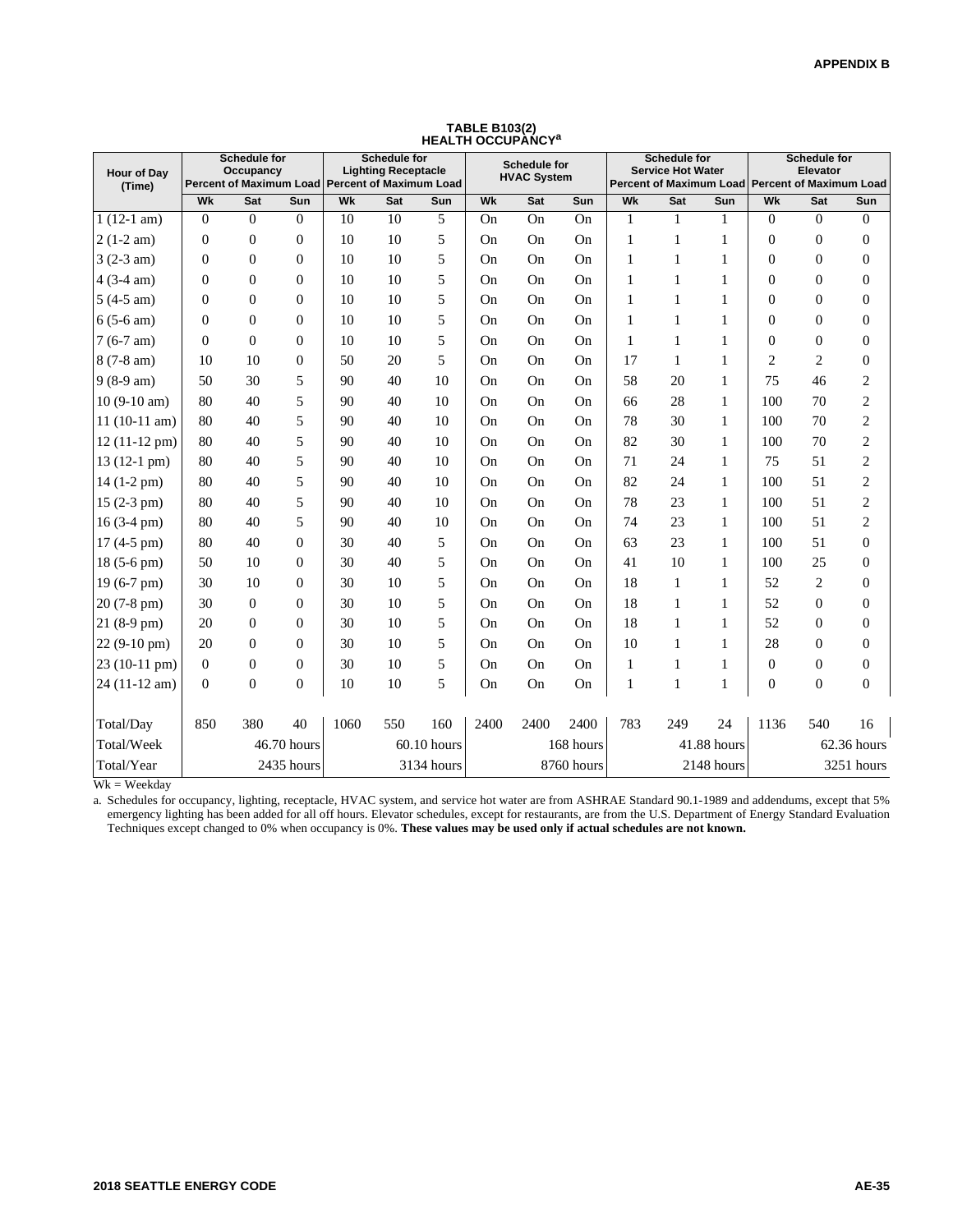| <b>Hour of Dav</b><br>(Time) |      | <b>Schedule for</b><br>Occupancy |             |     | <b>Schedule for</b><br><b>Lighting Receptacle</b><br>Percent of Maximum Load Percent of Maximum Load |             |      | <b>Schedule for</b><br><b>HVAC System</b> |             |     | <b>Schedule for</b><br><b>Service Hot Water</b><br>Percent of Maximum Load Percent of Maximum Load |             |      | <b>Schedule for</b><br>Elevator |             |
|------------------------------|------|----------------------------------|-------------|-----|------------------------------------------------------------------------------------------------------|-------------|------|-------------------------------------------|-------------|-----|----------------------------------------------------------------------------------------------------|-------------|------|---------------------------------|-------------|
|                              | Wk   | Sat                              | Sun         | Wk  | Sat                                                                                                  | Sun         | Wk   | Sat                                       | Sun         | Wk  | Sat                                                                                                | Sun         | Wk   | Sat                             | Sun         |
| $1(12-1 am)$                 | 90   | 90                               | 70          | 20  | 20                                                                                                   | 30          | On   | On                                        | On          | 20  | 20                                                                                                 | 25          | 40   | 44                              | 55          |
| $2(1-2 am)$                  | 90   | 90                               | 70          | 15  | 20                                                                                                   | 30          | On   | On                                        | On          | 15  | 15                                                                                                 | 20          | 33   | 35                              | 55          |
| $3(2-3 am)$                  | 90   | 90                               | 70          | 10  | 10                                                                                                   | 20          | On   | On                                        | On          | 15  | 15                                                                                                 | 20          | 33   | 35                              | 43          |
| $4(3-4 am)$                  | 90   | 90                               | 70          | 10  | 10                                                                                                   | 20          | On   | On                                        | On          | 15  | 15                                                                                                 | 20          | 33   | 35                              | 43          |
| $5(4-5 am)$                  | 90   | 90                               | 70          | 10  | 10                                                                                                   | 20          | On   | On                                        | On          | 20  | 20                                                                                                 | 20          | 33   | 35                              | 43          |
| $6(5-6 am)$                  | 90   | 90                               | 70          | 20  | 10                                                                                                   | 20          | On   | On                                        | On          | 25  | 25                                                                                                 | 30          | 33   | 35                              | 43          |
| $7(6-7 am)$                  | 70   | 70                               | 70          | 40  | 30                                                                                                   | 30          | On   | On                                        | On          | 50  | 40                                                                                                 | 50          | 42   | 40                              | 52          |
| $8(7-8 am)$                  | 40   | 50                               | 70          | 50  | 30                                                                                                   | 40          | On   | On                                        | On          | 60  | 50                                                                                                 | 50          | 42   | 32                              | 52          |
| $9(8-9 am)$                  | 40   | 50                               | 50          | 40  | 40                                                                                                   | 40          | On   | On                                        | On          | 55  | 50                                                                                                 | 50          | 52   | 45                              | 65          |
| $10(9-10 am)$                | 20   | 30                               | 50          | 40  | 40                                                                                                   | 30          | On   | On                                        | On          | 45  | 50                                                                                                 | 55          | 52   | 45                              | 65          |
| $11(10-11 am)$               | 20   | 30                               | 50          | 25  | 30                                                                                                   | 30          | On   | On                                        | On          | 40  | 45                                                                                                 | 50          | 40   | 42                              | 53          |
| $12(11-12 \text{ pm})$       | 20   | 30                               | 30          | 25  | 25                                                                                                   | 30          | On   | On                                        | On          | 45  | 50                                                                                                 | 50          | 51   | 60                              | 60          |
| $13(12-1)$ pm $)$            | 20   | 30                               | 30          | 25  | 25                                                                                                   | 30          | On   | On                                        | On          | 40  | 50                                                                                                 | 40          | 51   | 65                              | 53          |
| $14(1-2)$ pm)                | 20   | 30                               | 20          | 25  | 25                                                                                                   | 20          | On   | On                                        | On          | 35  | 45                                                                                                 | 40          | 51   | 65                              | 51          |
| $15(2-3 pm)$                 | 20   | 30                               | 20          | 25  | 25                                                                                                   | 20          | On   | On                                        | On          | 30  | 40                                                                                                 | 30          | 51   | 65                              | 50          |
| $16(3-4)$ pm)                | 30   | 30                               | 20          | 25  | 25                                                                                                   | 20          | On   | On                                        | On          | 30  | 40                                                                                                 | 30          | 51   | 65                              | 44          |
| $17(4-5)$ pm)                | 50   | 30                               | 30          | 25  | 25                                                                                                   | 20          | On   | On                                        | On          | 30  | 35                                                                                                 | 30          | 63   | 65                              | 64          |
| $18(5-6)$ pm $)$             | 50   | 50                               | 40          | 25  | 25                                                                                                   | 20          | On   | On                                        | On          | 40  | 40                                                                                                 | 40          | 80   | 75                              | 62          |
| $19(6-7)$ pm)                | 50   | 60                               | 40          | 60  | 60                                                                                                   | 50          | On   | On                                        | On          | 55  | 55                                                                                                 | 50          | 86   | 80                              | 65          |
| 20 (7-8 pm)                  | 70   | 60                               | 60          | 80  | 70                                                                                                   | 70          | On   | On                                        | On          | 60  | 55                                                                                                 | 50          | 70   | 80                              | 63          |
| 21 (8-9 pm)                  | 70   | 60                               | 60          | 90  | 70                                                                                                   | 80          | On   | On                                        | On          | 50  | 50                                                                                                 | 40          | 70   | 75                              | 63          |
| $22(9-10)$ pm)               | 80   | 70                               | 80          | 80  | 70                                                                                                   | 60          | On   | On                                        | On          | 55  | 55                                                                                                 | 50          | 70   | 75                              | 63          |
| $23(10-11)$ pm)              | 90   | 70                               | 80          | 60  | 60                                                                                                   | 50          | On   | On                                        | On          | 45  | 40                                                                                                 | 40          | 45   | 55                              | 40          |
| 24 (11-12 am)                | 90   | 70                               | 80          | 30  | 30                                                                                                   | 30          | On   | On                                        | On          | 25  | 30                                                                                                 | 20          | 45   | 55                              | 40          |
|                              |      |                                  |             |     |                                                                                                      |             |      |                                           |             |     |                                                                                                    |             |      |                                 |             |
| Total/Day                    | 1390 | 1390                             | 1300        | 855 | 785                                                                                                  | 810         | 2400 | 2400                                      | 2400        | 915 | 930                                                                                                | 900         | 1217 | 1303                            | 1287        |
| Total/Week                   |      |                                  | 96.40 hours |     |                                                                                                      | 58.70 hours |      |                                           | 168.0 hours |     |                                                                                                    | 64.05 hours |      |                                 | 86.75 hours |
| Total/Year                   |      |                                  | 5026 hours  |     |                                                                                                      | 3061 hours  |      |                                           | 8760 hours  |     |                                                                                                    | 3340 hours  |      |                                 | 4523 hours  |

## **TABLE B103(3) HOTEL/MOTEL OCCUPANCY<sup>a</sup>**

 $Wk = Weekday$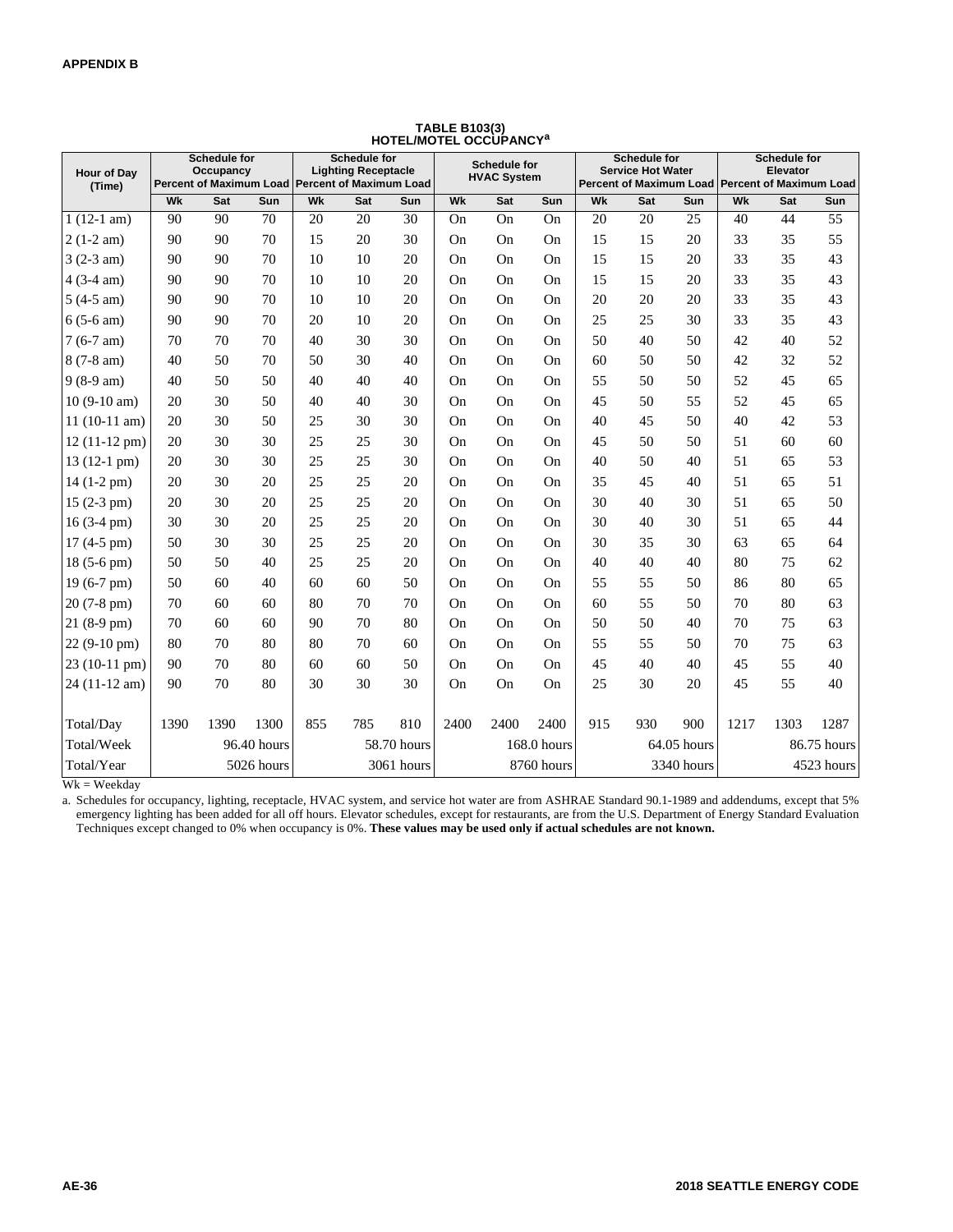| Hour of Day<br>(Time)  |                  | Schedule for<br>Occupancy<br>Percent of Maximum Load Percent of Maximum Load |                |      | <b>Schedule for</b><br><b>Lighting Receptacle</b> |             |           | <b>Schedule for</b><br><b>HVAC System</b> |              |                | <b>Schedule for</b><br><b>Service Hot Water</b><br>Percent of Maximum Load Percent of Maximum Load |                |                  | Schedule for<br>Elevator |                  |
|------------------------|------------------|------------------------------------------------------------------------------|----------------|------|---------------------------------------------------|-------------|-----------|-------------------------------------------|--------------|----------------|----------------------------------------------------------------------------------------------------|----------------|------------------|--------------------------|------------------|
|                        | Wk               | Sat                                                                          | Sun            | Wk   | Sat                                               | Sun         | Wk        | Sat                                       | Sun          | Wk             | Sat                                                                                                | Sun            | Wk               | Sat                      | Sun              |
| $1(12-1 am)$           | $\overline{0}$   | $\overline{0}$                                                               | $\overline{0}$ | 5    | 5                                                 | 5           | Off       | Off                                       | Off          | 5              | 5                                                                                                  | $\overline{4}$ | $\overline{0}$   | $\overline{0}$           | $\mathbf{0}$     |
| $2(1-2 am)$            | $\boldsymbol{0}$ | $\boldsymbol{0}$                                                             | $\overline{0}$ | 5    | 5                                                 | 5           | Off       | Off                                       | Off          | 5              | 5                                                                                                  | 4              | $\overline{0}$   | $\boldsymbol{0}$         | $\overline{0}$   |
| $3(2-3 am)$            | $\theta$         | $\boldsymbol{0}$                                                             | $\Omega$       | 5    | 5                                                 | 5           | Off       | Off                                       | Off          | 5              | 5                                                                                                  | 4              | $\Omega$         | $\boldsymbol{0}$         | $\overline{0}$   |
| $4(3-4 am)$            | $\Omega$         | $\Omega$                                                                     | $\Omega$       | 5    | 5                                                 | 5           | Off       | Off                                       | Off          | 5              | 5                                                                                                  | 4              | $\Omega$         | $\theta$                 | $\mathbf{0}$     |
| $5(4-5 am)$            | $\theta$         | $\theta$                                                                     | $\Omega$       | 5    | 5                                                 | 5           | Off       | Off                                       | Off          | 5              | 5                                                                                                  | 4              | $\theta$         | $\overline{0}$           | $\overline{0}$   |
| $6(5-6 am)$            | $\theta$         | $\boldsymbol{0}$                                                             | $\theta$       | 10   | 5                                                 | 5           | Off       | Off                                       | Off          | 8              | 8                                                                                                  | 7              | $\Omega$         | $\theta$                 | $\overline{0}$   |
| $7(6-7 am)$            | 10               | 10                                                                           | 5              | 10   | 10                                                | 5           | On        | On                                        | Off          | $\overline{7}$ | 7                                                                                                  | 4              | $\overline{0}$   | $\theta$                 | $\overline{0}$   |
| $8(7-8 am)$            | 20               | 10                                                                           | 5              | 30   | 10                                                | 5           | <b>On</b> | <b>On</b>                                 | Off          | 19             | 11                                                                                                 | $\overline{4}$ | 35               | 16                       | $\overline{0}$   |
| $9(8-9 am)$            | 95               | 30                                                                           | 5              | 90   | 30                                                | 5           | <b>On</b> | <b>On</b>                                 | Off          | 35             | 15                                                                                                 | 4              | 69               | 14                       | $\Omega$         |
| $10(9-10 am)$          | 95               | 30                                                                           | 5              | 90   | 30                                                | 5           | <b>On</b> | <b>On</b>                                 | Off          | 38             | 21                                                                                                 | 4              | 43               | 21                       | $\mathbf{0}$     |
| $11(10-11 am)$         | 95               | 30                                                                           | 5              | 90   | 30                                                | 5           | On        | <b>On</b>                                 | Off          | 39             | 19                                                                                                 | 4              | 37               | 18                       | $\overline{0}$   |
| $12(11-12 \text{ pm})$ | 95               | 30                                                                           | 5              | 90   | 30                                                | 5           | <b>On</b> | <b>On</b>                                 | Off          | 47             | 23                                                                                                 | 6              | 43               | 25                       | $\overline{0}$   |
| 13 (12-1 pm)           | 50               | 10                                                                           | 5              | 80   | 15                                                | 5           | <b>On</b> | <b>On</b>                                 | Off          | 57             | 20                                                                                                 | 6              | 58               | 21                       | $\overline{0}$   |
| $14(1-2 pm)$           | 95               | 10                                                                           | 5              | 90   | 15                                                | 5           | <b>On</b> | <b>On</b>                                 | Off          | 54             | 19                                                                                                 | 9              | 48               | 13                       | $\Omega$         |
| 15 (2-3 pm)            | 95               | 10                                                                           | 5              | 90   | 15                                                | 5           | <b>On</b> | <b>On</b>                                 | Off          | 34             | 15                                                                                                 | 6              | 37               | 8                        | $\boldsymbol{0}$ |
| $16(3-4)$ pm)          | 95               | 10                                                                           | 5              | 90   | 15                                                | 5           | <b>On</b> | <b>On</b>                                 | Off          | 33             | 12                                                                                                 | 4              | 37               | $\overline{4}$           | $\Omega$         |
| 17 (4-5 pm)            | 95               | 10                                                                           | 5              | 90   | 15                                                | 5           | <b>On</b> | <b>On</b>                                 | Off          | 44             | 14                                                                                                 | 4              | 46               | 5                        | $\overline{0}$   |
| 18 (5-6 pm)            | 30               | 5                                                                            | 5              | 50   | 5                                                 | 5           | On        | <b>On</b>                                 | Off          | 26             | 7                                                                                                  | $\overline{4}$ | 62               | 6                        | $\overline{0}$   |
| 19 (6-7 pm)            | 10               | 5                                                                            | $\theta$       | 30   | 5                                                 | 5           | On        | Off                                       | Off          | 21             | 7                                                                                                  | $\overline{4}$ | 20               | $\overline{0}$           | $\Omega$         |
| 20 (7-8 pm)            | 10               | $\overline{0}$                                                               | $\Omega$       | 30   | 5                                                 | 5           | <b>On</b> | Off                                       | Off          | 15             | 7                                                                                                  | 4              | 12               | $\boldsymbol{0}$         | $\boldsymbol{0}$ |
| $21(8-9)$ pm)          | 10               | $\Omega$                                                                     | $\Omega$       | 20   | 5                                                 | 5           | <b>On</b> | Off                                       | Off          | 17             | 7                                                                                                  | 4              | 4                | $\theta$                 | $\Omega$         |
| 22 (9-10 pm)           | 10               | $\Omega$                                                                     | $\Omega$       | 20   | 5                                                 | 5           | <b>On</b> | Off                                       | Off          | 8              | 9                                                                                                  | 7              | 4                | $\boldsymbol{0}$         | $\Omega$         |
| 23 (10-11 pm)          | 5                | $\theta$                                                                     | $\Omega$       | 10   | 5                                                 | 5           | Off       | Off                                       | Off          | 5              | 5                                                                                                  | $\overline{4}$ | $\Omega$         | $\boldsymbol{0}$         | $\Omega$         |
| 24 (11-12 am)          | 5                | $\overline{0}$                                                               | $\overline{0}$ | 5    | 5                                                 | 5           | Off       | Off                                       | Off          | 5              | 5                                                                                                  | $\overline{4}$ | $\boldsymbol{0}$ | $\boldsymbol{0}$         | $\overline{0}$   |
|                        |                  |                                                                              |                |      |                                                   |             |           |                                           |              |                |                                                                                                    |                |                  |                          |                  |
| Total/Day              | 920              | 200                                                                          | 60             | 1040 | 280                                               | 120         | 1600      | 1200                                      | $\mathbf{0}$ | 537            | 256                                                                                                | 113            | 555              | 151                      | $\Omega$         |
| Total/Week             |                  | 48.60 hours                                                                  |                |      |                                                   | 56.00 hours |           |                                           | 92.00 hours  |                |                                                                                                    | 30.54 hours    |                  |                          | 29.26 hours      |
| Total/Year             |                  |                                                                              | 2534 hours     |      |                                                   | 2920 hours  |           |                                           | 4797 hours   |                |                                                                                                    | 1592 hours     |                  |                          | 1526 hours       |

**TABLE B103(4) LIGHT MANUFACTURING OCCUPANCY<sup>a</sup>**

 $Wk = Weekday$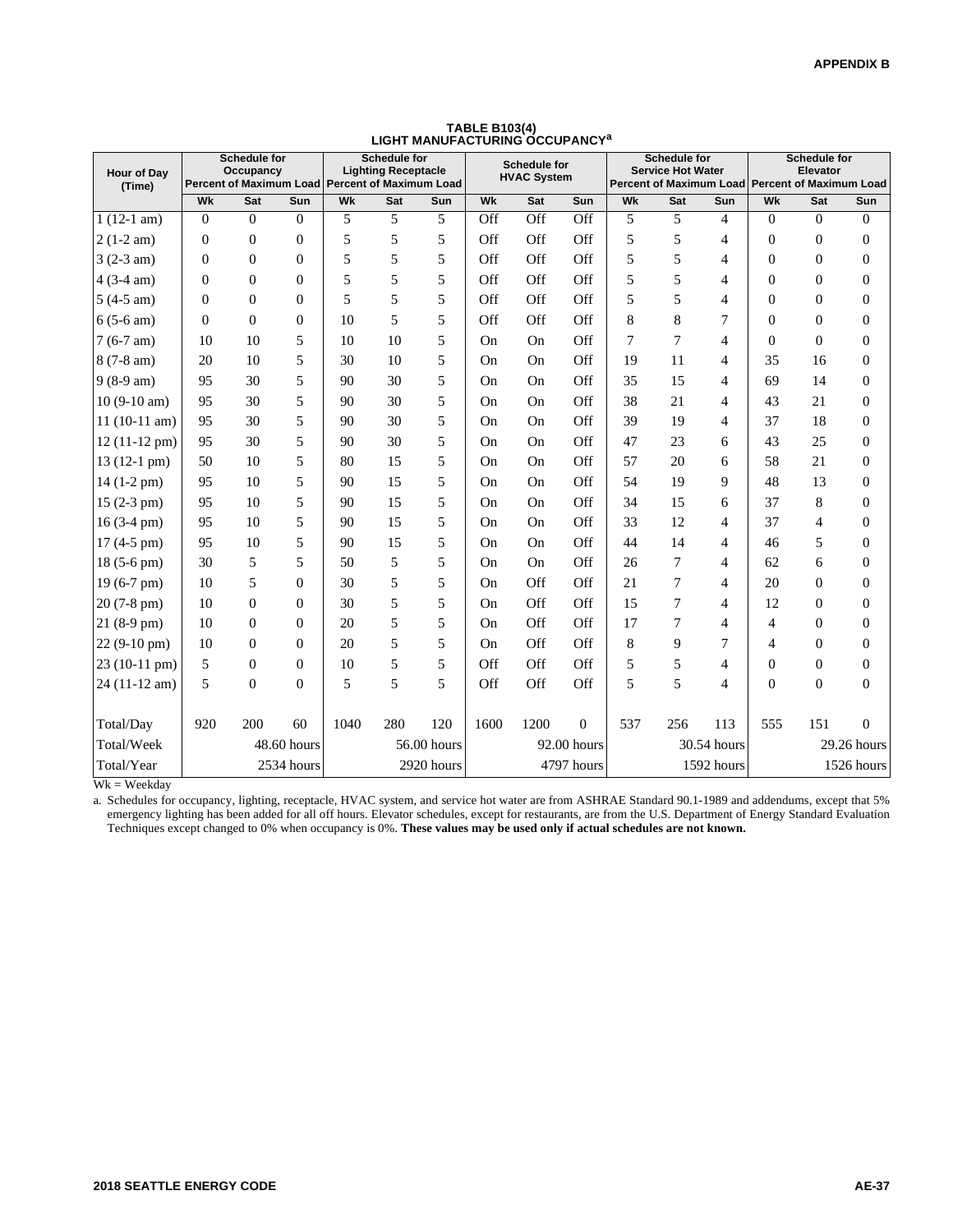| Hour of Day<br>(Time)  | Schedule for<br>Occupancy<br>Percent of Maximum Load Percent of Maximum Load<br>Wk<br><b>Sat</b><br>Sun |                |             |      | <b>Schedule for</b><br><b>Lighting Receptacle</b> |             |      | <b>Schedule for</b><br><b>HVAC System</b> |                |     | <b>Schedule for</b><br><b>Service Hot Water</b> |                | Percent of Maximum Load Percent of Maximum Load | <b>Schedule for</b><br><b>Elevator</b> |                  |
|------------------------|---------------------------------------------------------------------------------------------------------|----------------|-------------|------|---------------------------------------------------|-------------|------|-------------------------------------------|----------------|-----|-------------------------------------------------|----------------|-------------------------------------------------|----------------------------------------|------------------|
|                        |                                                                                                         |                |             | Wk   | Sat                                               | <b>Sun</b>  | Wk   | Sat                                       | Sun            | Wk  | <b>Sat</b>                                      | Sun            | Wk                                              | Sat                                    | Sun              |
| $1(12-1 am)$           | $\theta$                                                                                                | $\Omega$       | $\Omega$    | 5    | 5                                                 | 5           | Off  | Off                                       | Off            | 5   | 5                                               | $\overline{4}$ | $\Omega$                                        | $\overline{0}$                         | $\overline{0}$   |
| $2(1-2 am)$            | $\Omega$                                                                                                | $\Omega$       | $\Omega$    | 5    | 5                                                 | 5           | Off  | Off                                       | Off            | 5   | 5                                               | $\overline{4}$ | $\theta$                                        | $\theta$                               | $\boldsymbol{0}$ |
| $3(2-3 am)$            | $\mathbf{0}$                                                                                            | $\overline{0}$ | $\theta$    | 5    | 5                                                 | 5           | Off  | Off                                       | Off            | 5   | 5                                               | 4              | $\overline{0}$                                  | $\theta$                               | $\overline{0}$   |
| $4(3-4 am)$            | $\mathbf{0}$                                                                                            | $\theta$       | $\Omega$    | 5    | 5                                                 | 5           | Off  | Off                                       | Off            | 5   | 5                                               | 4              | $\overline{0}$                                  | $\boldsymbol{0}$                       | $\boldsymbol{0}$ |
| $5(4-5 am)$            | $\Omega$                                                                                                | $\theta$       | $\Omega$    | 5    | 5                                                 | 5           | Off  | Off                                       | Off            | 5   | 5                                               | 4              | $\Omega$                                        | $\mathbf{0}$                           | $\boldsymbol{0}$ |
| $6(5-6 am)$            | $\Omega$                                                                                                | $\Omega$       | $\Omega$    | 10   | 5                                                 | 5           | Off  | Off                                       | Off            | 8   | 8                                               | 7              | $\Omega$                                        | $\boldsymbol{0}$                       | $\boldsymbol{0}$ |
| $7(6-7 am)$            | 10                                                                                                      | 10             | 5           | 10   | 10                                                | 5           | On   | On                                        | Off            | 7   | $\overline{7}$                                  | $\overline{4}$ | $\theta$                                        | $\overline{0}$                         | $\boldsymbol{0}$ |
| $8(7-8 am)$            | 20                                                                                                      | 10             | 5           | 30   | 10                                                | 5           | On   | On                                        | Off            | 19  | 11                                              | 4              | 35                                              | 16                                     | $\boldsymbol{0}$ |
| $9(8-9 am)$            | 95                                                                                                      | 30             | 5           | 90   | 30                                                | 5           | On   | On                                        | Off            | 35  | 15                                              | 4              | 69                                              | 14                                     | $\boldsymbol{0}$ |
| $10(9-10 am)$          | 95                                                                                                      | 30             | 5           | 90   | 30                                                | 5           | On   | On                                        | Off            | 38  | 21                                              | $\overline{4}$ | 43                                              | 21                                     | $\boldsymbol{0}$ |
| $11(10-11 am)$         | 95                                                                                                      | 30             | 5           | 90   | 30                                                | 5           | On   | On                                        | Off            | 39  | 19                                              | 4              | 37                                              | 18                                     | $\boldsymbol{0}$ |
| $12(11-12 \text{ pm})$ | 95                                                                                                      | 30             | 5           | 90   | 30                                                | 5           | On   | On                                        | Off            | 47  | 23                                              | 6              | 43                                              | 25                                     | $\boldsymbol{0}$ |
| $13(12-1)$ pm $)$      | 50                                                                                                      | 10             | 5           | 80   | 15                                                | 5           | On   | On                                        | Off            | 57  | 20                                              | 6              | 58                                              | 21                                     | $\boldsymbol{0}$ |
| $14(1-2 pm)$           | 95                                                                                                      | 10             | 5           | 90   | 15                                                | 5           | On   | On                                        | Off            | 54  | 19                                              | 9              | 48                                              | 13                                     | $\boldsymbol{0}$ |
| $15(2-3 pm)$           | 95                                                                                                      | 10             | 5           | 90   | 15                                                | 5           | On   | On                                        | Off            | 34  | 15                                              | 6              | 37                                              | 8                                      | $\boldsymbol{0}$ |
| $16(3-4)$ pm)          | 95                                                                                                      | 10             | 5           | 90   | 15                                                | 5           | On   | On                                        | Off            | 33  | 12                                              | 4              | 37                                              | 4                                      | 0                |
| $17(4-5)$ pm)          | 95                                                                                                      | 10             | 5           | 90   | 15                                                | 5           | On   | On                                        | Off            | 44  | 14                                              | $\overline{4}$ | 46                                              | 5                                      | $\boldsymbol{0}$ |
| $18(5-6)$ pm)          | 30                                                                                                      | 5              | 5           | 50   | 5                                                 | 5           | On   | On                                        | Off            | 26  | 7                                               | 4              | 62                                              | 6                                      | $\boldsymbol{0}$ |
| $19(6-7)$ pm)          | 10                                                                                                      | 5              | $\theta$    | 30   | 5                                                 | 5           | On   | Off                                       | Off            | 21  | 7                                               | 4              | 20                                              | $\boldsymbol{0}$                       | $\boldsymbol{0}$ |
| 20 (7-8 pm)            | 10                                                                                                      | $\Omega$       | $\Omega$    | 30   | 5                                                 | 5           | On   | Off                                       | Off            | 15  | $\overline{7}$                                  | 4              | 12                                              | $\mathbf{0}$                           | $\boldsymbol{0}$ |
| $21(8-9)$ pm)          | 10                                                                                                      | $\Omega$       | $\Omega$    | 20   | 5                                                 | 5           | On   | Off                                       | Off            | 17  | $\overline{7}$                                  | 4              | 4                                               | $\boldsymbol{0}$                       | $\boldsymbol{0}$ |
| 22 (9-10 pm)           | 10                                                                                                      | $\Omega$       | $\Omega$    | 20   | 5                                                 | 5           | On   | Off                                       | Off            | 8   | 9                                               | 7              | $\overline{4}$                                  | $\theta$                               | $\boldsymbol{0}$ |
| $23(10-11)$ pm)        | 5                                                                                                       | $\Omega$       | $\Omega$    | 10   | 5                                                 | 5           | Off  | Off                                       | Off            | 5   | 5                                               | 4              | $\mathbf{0}$                                    | $\boldsymbol{0}$                       | $\boldsymbol{0}$ |
| 24 (11-12 am)          | 5                                                                                                       | $\overline{0}$ | $\theta$    | 5    | 5                                                 | 5           | Off  | Off                                       | Off            | 5   | 5                                               | 4              | $\overline{0}$                                  | $\theta$                               | $\boldsymbol{0}$ |
| Total/Day              | 920                                                                                                     | 200            | 60          | 1040 | 280                                               | 120         | 1600 | 1200                                      | $\overline{0}$ | 537 | 256                                             | 113            | 555                                             | 151                                    | $\overline{0}$   |
| Total/Week             |                                                                                                         |                | 48.60 hours |      |                                                   | 56.00 hours |      |                                           | 92.00 hours    |     |                                                 | 30.54 hours    |                                                 |                                        | 29.26 hours      |
| Total/Year             |                                                                                                         |                | 2534 hours  |      |                                                   | 2920 hours  |      |                                           | 4797 hours     |     |                                                 | 1592 hours     |                                                 |                                        | 1526 hours       |

## **TABLE B103(5) OFFICE OCCUPANCY<sup>a</sup>**

 $Wk = Weekday$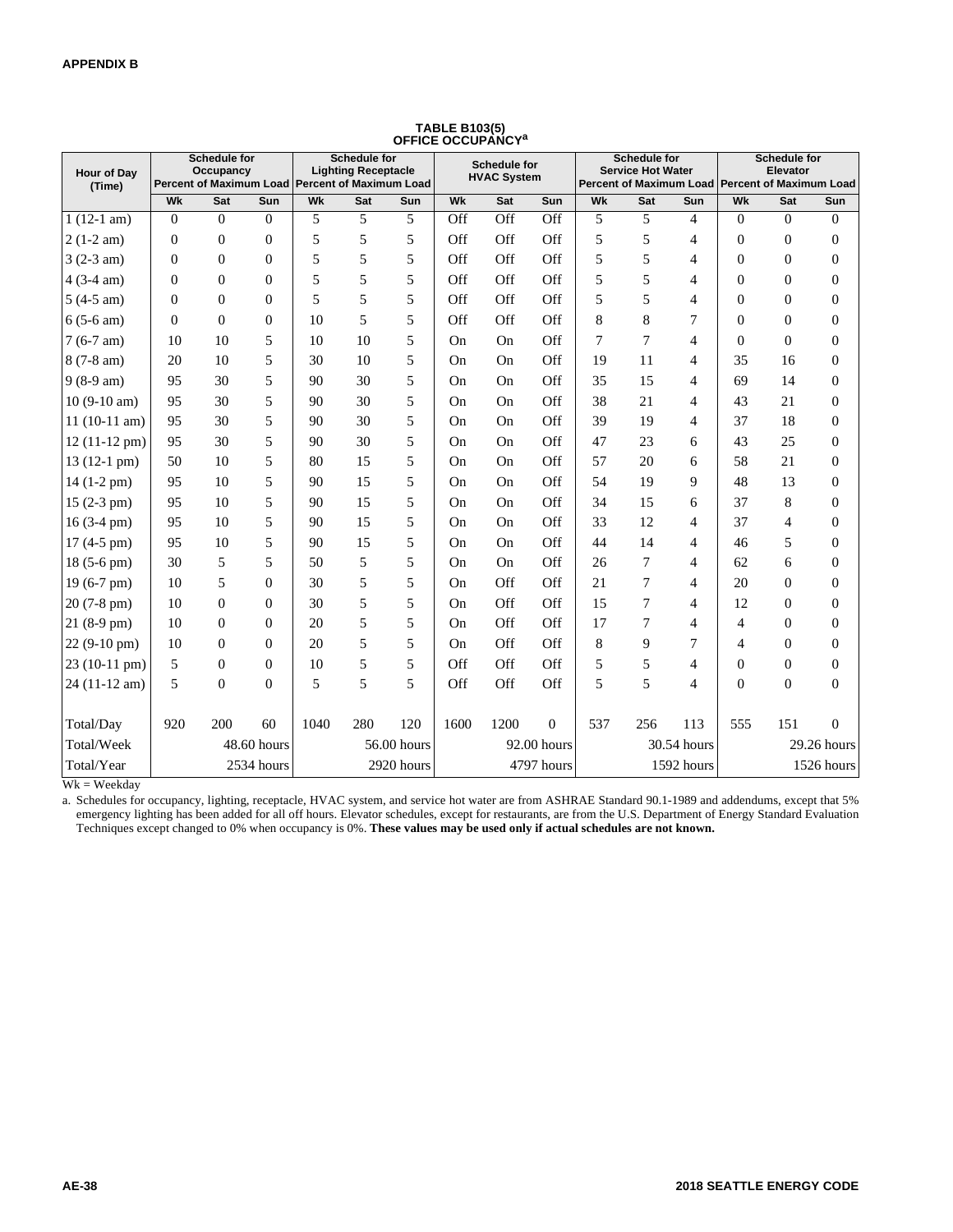| Hour of Day<br>(Time)  |    | Schedule for<br><b>Occupancy</b> |     | Percent of Maximum Load Percent of Maximum Load | Schedule for<br><b>Lighting Receptacle</b> |            |    | <b>Schedule for</b><br><b>HVAC System</b> |     |    | Schedule for<br><b>Service Hot Water</b> | Percent of Maximum Load Percent of Maximum Load |    | <b>Schedule for</b><br>Elevator |     |
|------------------------|----|----------------------------------|-----|-------------------------------------------------|--------------------------------------------|------------|----|-------------------------------------------|-----|----|------------------------------------------|-------------------------------------------------|----|---------------------------------|-----|
|                        | Wk | Sat                              | Sun | Wk                                              | Sat                                        | Sun        | Wk | Sat                                       | Sun | Wk | Sat                                      | Sun                                             | Wk | Sat                             | Sun |
| $1(12-1 am)$           |    |                                  |     | 100                                             | 100                                        | 100        |    |                                           |     |    |                                          |                                                 |    |                                 |     |
| $2(1-2 am)$            |    |                                  |     | 100                                             | 100                                        | 100        |    |                                           |     |    |                                          |                                                 |    |                                 |     |
| $3(2-3 am)$            |    |                                  |     | 100                                             | 100                                        | 100        |    |                                           |     |    |                                          |                                                 |    |                                 |     |
| $4(3-4 am)$            |    |                                  |     | 100                                             | 100                                        | 100        |    |                                           |     |    |                                          |                                                 |    |                                 |     |
| $5(4-5 am)$            |    |                                  |     | 100                                             | 100                                        | 100        |    |                                           |     |    |                                          |                                                 |    |                                 |     |
| $6(5-6 am)$            |    |                                  |     | 100                                             | 100                                        | 100        |    |                                           |     |    |                                          |                                                 |    |                                 |     |
| $7(6-7 am)$            |    |                                  |     | 100                                             | 100                                        | 100        |    |                                           |     |    |                                          |                                                 |    |                                 |     |
| 8 (7-8 am)             |    |                                  |     | 100                                             | 100                                        | 100        |    |                                           |     |    |                                          |                                                 |    |                                 |     |
| $9(8-9 am)$            |    |                                  |     | 100                                             | 100                                        | 100        |    |                                           |     |    |                                          |                                                 |    |                                 |     |
| $10(9-10 am)$          |    |                                  |     | 100                                             | 100                                        | 100        |    |                                           |     |    |                                          |                                                 |    |                                 |     |
| $11(10-11 am)$         |    |                                  |     | 100                                             | 100                                        | 100        |    |                                           |     |    |                                          |                                                 |    |                                 |     |
| $12(11-12 \text{ pm})$ |    |                                  |     | 100                                             | 100                                        | 100        |    |                                           |     |    |                                          |                                                 |    |                                 |     |
| $13(12-1)$ pm $)$      |    |                                  |     | 100                                             | 100                                        | 100        |    |                                           |     |    |                                          |                                                 |    |                                 |     |
| $14(1-2 pm)$           |    | NA                               |     | 100                                             | 100                                        | 100        |    | Based on                                  |     |    | NA                                       |                                                 |    | Included with                   |     |
| $15(2-3 pm)$           |    |                                  |     | 100                                             | 100                                        | 100        |    | likely use                                |     |    |                                          |                                                 |    | other occupancies               |     |
| $16(3-4)$ pm)          |    |                                  |     | 100                                             | 100                                        | 100        |    |                                           |     |    |                                          |                                                 |    |                                 |     |
| 17 (4-5 pm)            |    |                                  |     | 100                                             | 100                                        | 100        |    |                                           |     |    |                                          |                                                 |    |                                 |     |
| 18 (5-6 pm)            |    |                                  |     | 100                                             | 100                                        | 100        |    |                                           |     |    |                                          |                                                 |    |                                 |     |
| $19(6-7)$ pm)          |    |                                  |     | 100                                             | 100                                        | 100        |    |                                           |     |    |                                          |                                                 |    |                                 |     |
| $20(7-8)$ pm)          |    |                                  |     | 100                                             | 100                                        | 100        |    |                                           |     |    |                                          |                                                 |    |                                 |     |
| 21 (8-9 pm)            |    |                                  |     | 100                                             | 100                                        | 100        |    |                                           |     |    |                                          |                                                 |    |                                 |     |
| 22 (9-10 pm)           |    |                                  |     | 100                                             | 100                                        | 100        |    |                                           |     |    |                                          |                                                 |    |                                 |     |
| 23 (10-11 pm)          |    |                                  |     | 100                                             | 100                                        | 100        |    |                                           |     |    |                                          |                                                 |    |                                 |     |
| 24 (11-12 am)          |    |                                  |     | 100                                             | 100                                        | 100        |    |                                           |     |    |                                          |                                                 |    |                                 |     |
|                        |    |                                  |     |                                                 |                                            |            |    |                                           |     |    |                                          |                                                 |    |                                 |     |
| Total/Day              |    |                                  |     | 2400                                            | 2400                                       | 2400       |    |                                           |     |    |                                          |                                                 |    |                                 |     |
| Total/Week             |    |                                  |     |                                                 |                                            | 168 hours  |    |                                           |     |    |                                          |                                                 |    |                                 |     |
| Total/Year             |    |                                  |     |                                                 |                                            | 8760 hours |    |                                           |     |    |                                          |                                                 |    |                                 |     |

## **TABLE B103(6) PARKING GARAGE OCCUPANCY<sup>a</sup>**

 $Wk = Weekday$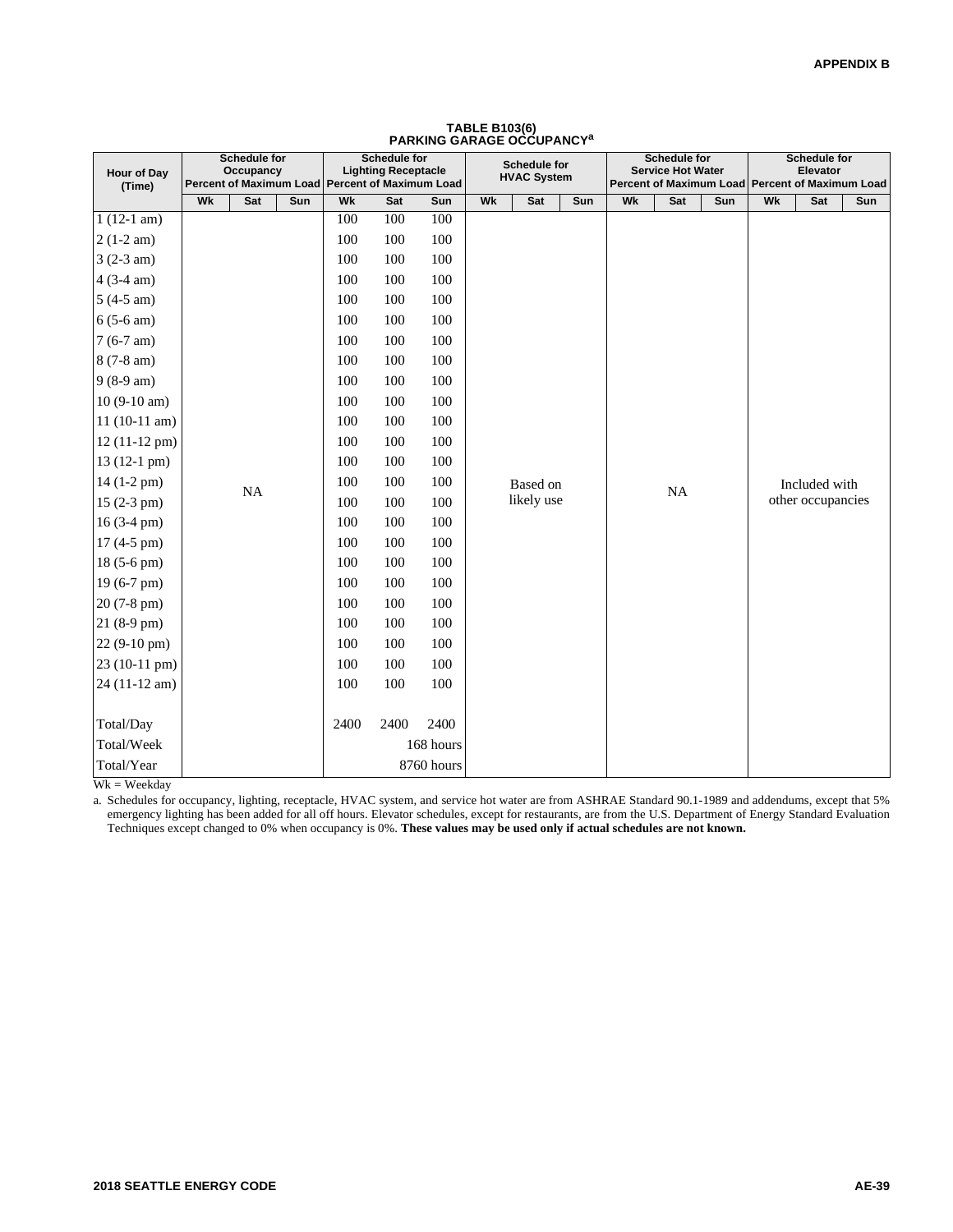| <b>Hour of Dav</b><br>(Time) |                | Schedule for<br>Occupancy<br>Percent of Maximum Load Percent of Maximum Load |             |      | <b>Schedule for</b><br><b>Lighting Receptacle</b> |             |      | Schedule for<br><b>HVAC System</b> |            |                | <b>Schedule for</b><br><b>Service Hot Water</b> |             |                | Schedule for<br>Elevator | Percent of Maximum Load Percent of Maximum Load |
|------------------------------|----------------|------------------------------------------------------------------------------|-------------|------|---------------------------------------------------|-------------|------|------------------------------------|------------|----------------|-------------------------------------------------|-------------|----------------|--------------------------|-------------------------------------------------|
|                              | Wk             | Sat                                                                          | Sun         | Wk   | Sat                                               | Sun         | Wk   | Sat                                | Sun        | Wk             | Sat                                             | Sun         | Wk             | Sat                      | Sun                                             |
| $1(12-1 am)$                 | 15             | 30                                                                           | 20          | 15   | 20                                                | 20          | On   | On                                 | On         | 20             | 20                                              | 25          | $\overline{0}$ | $\overline{0}$           | $\mathbf{0}$                                    |
| $2(1-2 am)$                  | 15             | 25                                                                           | 20          | 15   | 15                                                | 15          | On   | On                                 | On         | 15             | 15                                              | 20          | $\overline{0}$ | $\boldsymbol{0}$         | 0                                               |
| $3(2-3 am)$                  | 5              | 5                                                                            | 5           | 15   | 15                                                | 15          | On   | On                                 | On         | 15             | 15                                              | 20          | $\overline{0}$ | $\boldsymbol{0}$         | $\boldsymbol{0}$                                |
| $4(3-4 am)$                  | $\overline{0}$ | $\mathbf{0}$                                                                 | $\theta$    | 15   | 15                                                | 15          | Off  | Off                                | Off        | $\overline{0}$ | $\overline{0}$                                  | $\Omega$    | $\overline{0}$ | $\mathbf{0}$             | $\boldsymbol{0}$                                |
| $5(4-5 am)$                  | $\overline{0}$ | $\Omega$                                                                     | $\Omega$    | 15   | 15                                                | 15          | Off  | Off                                | Off        | $\mathbf{0}$   | $\mathbf{0}$                                    | $\Omega$    | $\Omega$       | $\boldsymbol{0}$         | $\boldsymbol{0}$                                |
| $6(5-6 am)$                  | $\Omega$       | $\Omega$                                                                     | $\Omega$    | 20   | 15                                                | 15          | Off  | Off                                | Off        | $\Omega$       | $\theta$                                        | $\Omega$    | $\Omega$       | $\mathbf{0}$             | $\boldsymbol{0}$                                |
| $7(6-7 am)$                  | $\mathbf{0}$   | $\Omega$                                                                     | $\theta$    | 40   | 30                                                | 30          | Off  | Off                                | Off        | $\overline{0}$ | $\Omega$                                        | $\Omega$    | $\Omega$       | $\boldsymbol{0}$         | $\boldsymbol{0}$                                |
| $8(7-8 am)$                  | 5              | $\Omega$                                                                     | $\Omega$    | 40   | 30                                                | 30          | On   | Off                                | Off        | 60             | $\Omega$                                        | $\Omega$    | $\Omega$       | $\boldsymbol{0}$         | $\mathbf{0}$                                    |
| $9(8-9 am)$                  | 5              | $\mathbf{0}$                                                                 | $\Omega$    | 60   | 60                                                | 50          | On   | Off                                | Off        | 55             | $\overline{0}$                                  | $\Omega$    | $\theta$       | $\boldsymbol{0}$         | $\boldsymbol{0}$                                |
| $10(9-10 am)$                | 5              | 5                                                                            | $\Omega$    | 60   | 60                                                | 50          | On   | On                                 | Off        | 45             | 50                                              | $\Omega$    | $\Omega$       | $\boldsymbol{0}$         | $\boldsymbol{0}$                                |
| $11(10-11 am)$               | 20             | 20                                                                           | 10          | 90   | 80                                                | 70          | On   | On                                 | On         | 40             | 45                                              | 50          | $\theta$       | $\boldsymbol{0}$         | $\boldsymbol{0}$                                |
| $12(11-12 \text{ pm})$       | 50             | 45                                                                           | 20          | 90   | 80                                                | 70          | On   | On                                 | On         | 45             | 50                                              | 50          | $\theta$       | $\boldsymbol{0}$         | $\boldsymbol{0}$                                |
| 13 (12-1 pm)                 | 80             | 50                                                                           | 25          | 90   | 80                                                | 70          | On   | On                                 | On         | 40             | 50                                              | 40          | $\Omega$       | $\boldsymbol{0}$         | $\mathbf{0}$                                    |
| 14 (1-2 pm)                  | 70             | 50                                                                           | 25          | 90   | 80                                                | 70          | On   | On                                 | On         | 35             | 45                                              | 40          | $\theta$       | $\boldsymbol{0}$         | $\boldsymbol{0}$                                |
| $15(2-3 pm)$                 | 40             | 35                                                                           | 15          | 90   | 80                                                | 70          | On   | On                                 | On         | 30             | 40                                              | 30          | $\Omega$       | $\mathbf{0}$             | $\boldsymbol{0}$                                |
| $16(3-4)$ pm)                | 20             | 30                                                                           | 20          | 90   | 80                                                | 70          | On   | On                                 | On         | 30             | 40                                              | 30          | $\theta$       | $\boldsymbol{0}$         | $\boldsymbol{0}$                                |
| $17(4-5)$ pm)                | 25             | 30                                                                           | 25          | 90   | 80                                                | 60          | On   | On                                 | On         | 30             | 35                                              | 30          | $\Omega$       | $\boldsymbol{0}$         | $\boldsymbol{0}$                                |
| 18 (5-6 pm)                  | 50             | 30                                                                           | 35          | 90   | 90                                                | 60          | On   | On                                 | On         | 40             | 40                                              | 40          | $\theta$       | $\boldsymbol{0}$         | $\mathbf{0}$                                    |
| 19 (6-7 pm)                  | 80             | 70                                                                           | 55          | 90   | 90                                                | 60          | On   | On                                 | On         | 55             | 55                                              | 50          | $\overline{0}$ | $\boldsymbol{0}$         | $\boldsymbol{0}$                                |
| 20 (7-8 pm)                  | 80             | 90                                                                           | 65          | 90   | 90                                                | 60          | On   | On                                 | On         | 60             | 55                                              | 50          | $\theta$       | $\mathbf{0}$             | $\boldsymbol{0}$                                |
| $21(8-9)$ pm)                | 80             | 70                                                                           | 70          | 90   | 90                                                | 60          | On   | On                                 | On         | 50             | 50                                              | 40          | $\theta$       | $\boldsymbol{0}$         | $\boldsymbol{0}$                                |
| 22 (9-10 pm)                 | 50             | 65                                                                           | 35          | 90   | 90                                                | 60          | On   | On                                 | On         | 55             | 55                                              | 50          | $\theta$       | $\boldsymbol{0}$         | $\boldsymbol{0}$                                |
| 23 (10-11 pm)                | 35             | 55                                                                           | 20          | 50   | 50                                                | 50          | On   | On                                 | On         | 45             | 40                                              | 40          | $\theta$       | $\boldsymbol{0}$         | $\boldsymbol{0}$                                |
| 24 (11-12 am)                | 20             | 35                                                                           | 20          | 30   | 30                                                | 30          | On   | On                                 | On         | 25             | 30                                              | 20          | $\overline{0}$ | $\boldsymbol{0}$         | $\boldsymbol{0}$                                |
|                              |                |                                                                              |             |      |                                                   |             |      |                                    |            |                |                                                 |             |                |                          |                                                 |
| Total/Day                    | 750            | 740                                                                          | 485         | 1455 | 1365                                              | 1115        | 2000 | 1800                               | 1700       | 790            | 730                                             | 625         | $\overline{0}$ | $\mathbf{0}$             | $\overline{0}$                                  |
| Total/Week                   |                |                                                                              | 49.75 hours |      |                                                   | 97.55 hours |      |                                    | 135 hours  |                |                                                 | 53.05 hours |                |                          | 0 hours                                         |
| Total/Year                   |                |                                                                              | 2594 hours  |      |                                                   | 5086 hours  |      |                                    | 7039 hours |                |                                                 | 2766 hours  |                |                          | 0 hours                                         |

## **TABLE B103(7) RESTAURANT OCCUPANCY<sup>a</sup>**

 $Wk = Weekday$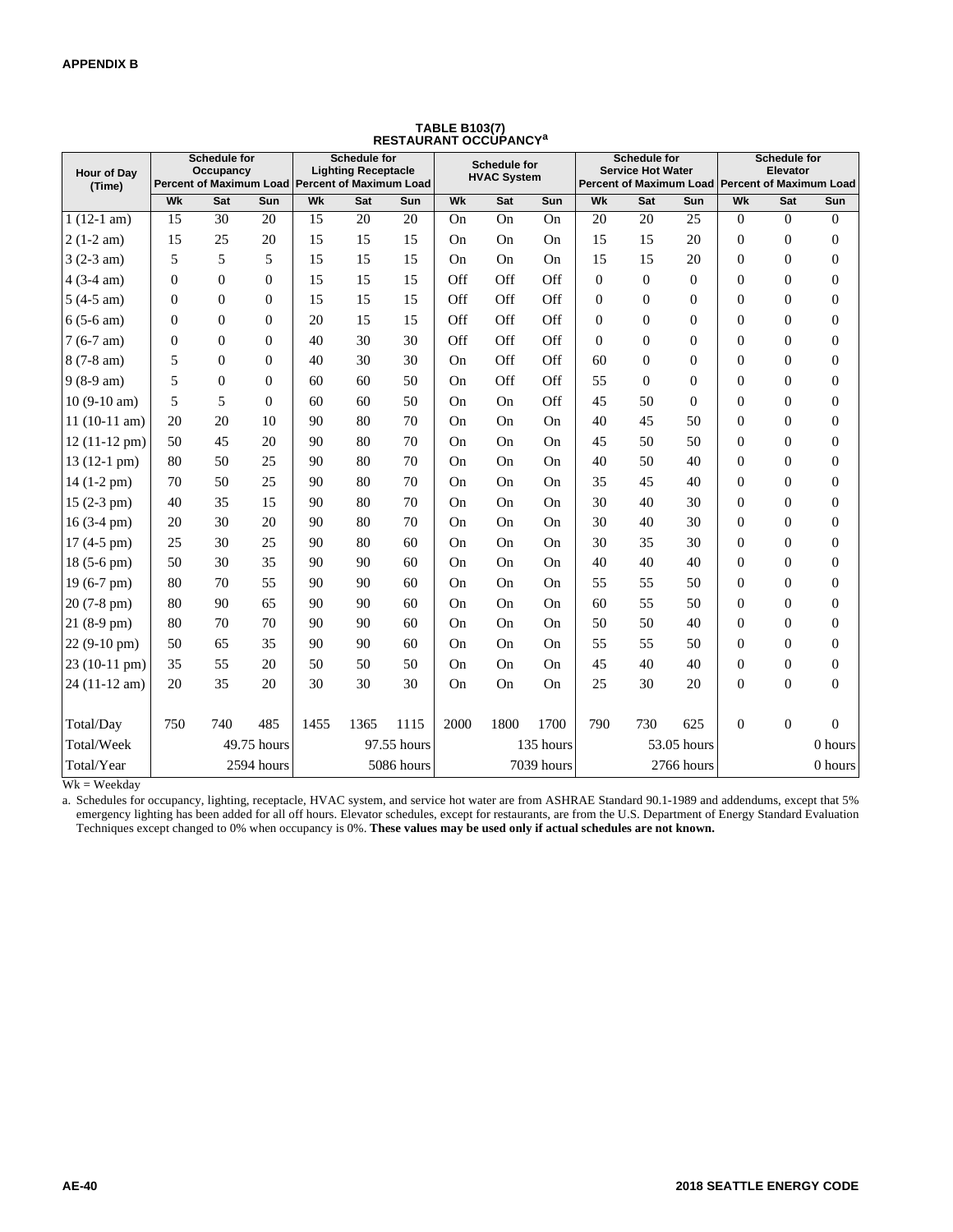| Hour of Day<br>(Time) |                | Schedule for<br>Occupancy |                | Percent of Maximum Load Percent of Maximum Load | <b>Schedule for</b><br><b>Lighting Receptacle</b> |             |           | <b>Schedule for</b><br><b>HVAC System</b> |            |                | <b>Schedule for</b><br><b>Service Hot Water</b> |             |                | <b>Schedule for</b><br>Elevator | Percent of Maximum Load Percent of Maximum Load |
|-----------------------|----------------|---------------------------|----------------|-------------------------------------------------|---------------------------------------------------|-------------|-----------|-------------------------------------------|------------|----------------|-------------------------------------------------|-------------|----------------|---------------------------------|-------------------------------------------------|
|                       | Wk             | Sat                       | Sun            | Wk                                              | Sat                                               | Sun         | Wk        | Sat                                       | Sun        | Wk             | Sat                                             | Sun         | Wk             | Sat                             | Sun                                             |
| $1(12-1 am)$          | $\overline{0}$ | $\overline{0}$            | $\Omega$       | 5                                               | 5                                                 | 5           | Off       | Off                                       | Off        | $\overline{4}$ | 11                                              | 7           | $\overline{0}$ | $\overline{0}$                  | $\mathbf{0}$                                    |
| $2(1-2 am)$           | $\overline{0}$ | $\boldsymbol{0}$          | $\overline{0}$ | 5                                               | 5                                                 | 5           | Off       | Off                                       | Off        | 5              | 10                                              | 7           | $\theta$       | $\boldsymbol{0}$                | $\mathbf{0}$                                    |
| $3(2-3 am)$           | $\overline{0}$ | $\boldsymbol{0}$          | $\Omega$       | 5                                               | 5                                                 | 5           | Off       | Off                                       | Off        | 5              | 8                                               | 7           | $\Omega$       | $\boldsymbol{0}$                | $\overline{0}$                                  |
| $4(3-4 am)$           | $\Omega$       | $\Omega$                  | $\Omega$       | 5                                               | 5                                                 | 5           | Off       | Off                                       | Off        | $\overline{4}$ | 6                                               | 6           | $\Omega$       | $\theta$                        | $\Omega$                                        |
| $5(4-5 am)$           | $\overline{0}$ | $\overline{0}$            | $\Omega$       | 5                                               | 5                                                 | 5           | Off       | Off                                       | Off        | $\overline{4}$ | 6                                               | 6           | $\theta$       | $\boldsymbol{0}$                | $\boldsymbol{0}$                                |
| $6(5-6 am)$           | $\theta$       | $\Omega$                  | $\Omega$       | 5                                               | 5                                                 | 5           | Off       | Off                                       | Off        | 4              | 6                                               | 6           | $\Omega$       | $\theta$                        | $\overline{0}$                                  |
| $7(6-7 am)$           | $\overline{0}$ | $\theta$                  | $\Omega$       | 5                                               | 5                                                 | 5           | <b>On</b> | <b>On</b>                                 | Off        | $\overline{4}$ | 7                                               | 7           | $\Omega$       | $\boldsymbol{0}$                | $\overline{0}$                                  |
| $8(7-8 am)$           | 10             | 10                        | $\Omega$       | 20                                              | 10                                                | 5           | <b>On</b> | <b>On</b>                                 | Off        | 15             | 20                                              | 10          | 12             | 9                               | $\Omega$                                        |
| $9(8-9 am)$           | 20             | 20                        | $\Omega$       | 50                                              | 30                                                | 10          | <b>On</b> | <b>On</b>                                 | On         | 23             | 24                                              | 12          | 22             | 21                              | $\theta$                                        |
| $10(9-10 am)$         | 50             | 50                        | 10             | 90                                              | 60                                                | 10          | <b>On</b> | On                                        | On         | 32             | 27                                              | 14          | 64             | 56                              | 11                                              |
| $11(10-11 am)$        | 50             | 60                        | 20             | 90                                              | 90                                                | 40          | <b>On</b> | <b>On</b>                                 | On         | 41             | 42                                              | 29          | 74             | 66                              | 13                                              |
| 12 (11-12 pm)         | 70             | 80                        | 20             | 90                                              | 90                                                | 40          | <b>On</b> | <b>On</b>                                 | On         | 57             | 54                                              | 31          | 68             | 68                              | 35                                              |
| 13 (12-1 pm)          | 70             | 80                        | 40             | 90                                              | 90                                                | 60          | On        | On                                        | On         | 62             | 59                                              | 36          | 68             | 68                              | 37                                              |
| 14 (1-2 pm)           | 70             | 80                        | 40             | 90                                              | 90                                                | 60          | <b>On</b> | <b>On</b>                                 | On         | 61             | 60                                              | 36          | 71             | 69                              | 37                                              |
| $15(2-3 pm)$          | 70             | 80                        | 40             | 90                                              | 90                                                | 60          | <b>On</b> | <b>On</b>                                 | On         | 50             | 49                                              | 34          | 72             | 70                              | 39                                              |
| $16(3-4)$ pm)         | 80             | 80                        | 40             | 90                                              | 90                                                | 60          | <b>On</b> | <b>On</b>                                 | On         | 45             | 48                                              | 35          | 72             | 69                              | 41                                              |
| $17(4-5)$ pm)         | 70             | 80                        | 40             | 90                                              | 90                                                | 60          | On        | On                                        | On         | 46             | 47                                              | 37          | 73             | 66                              | 38                                              |
| 18 (5-6 pm)           | 50             | 60                        | 20             | 90                                              | 90                                                | 40          | <b>On</b> | <b>On</b>                                 | Off        | 47             | 46                                              | 34          | 68             | 58                              | 34                                              |
| 19 (6-7 pm)           | 50             | 20                        | 10             | 60                                              | 50                                                | 20          | <b>On</b> | <b>On</b>                                 | Off        | 42             | 44                                              | 25          | 68             | 47                              | 3                                               |
| 20 (7-8 pm)           | 30             | 20                        | $\Omega$       | 60                                              | 30                                                | 5           | On        | <b>On</b>                                 | Off        | 34             | 36                                              | 27          | 58             | 43                              | $\theta$                                        |
| 21 (8-9 pm)           | 30             | 20                        | $\Omega$       | 50                                              | 30                                                | 5           | <b>On</b> | <b>On</b>                                 | Off        | 33             | 29                                              | 21          | 54             | 43                              | $\overline{0}$                                  |
| $22(9-10)$ pm)        | $\overline{0}$ | 10                        | $\Omega$       | 20                                              | 10                                                | 5           | Off       | <b>On</b>                                 | Off        | 23             | 22                                              | 16          | $\theta$       | 8                               | $\overline{0}$                                  |
| 23 (10-11 pm)         | $\overline{0}$ | $\Omega$                  | $\Omega$       | 5                                               | 5                                                 | 5           | Off       | Off                                       | Off        | 13             | 16                                              | 10          | $\overline{0}$ | $\boldsymbol{0}$                | $\overline{0}$                                  |
| 24 (11-12 am)         | $\theta$       | $\overline{0}$            | $\theta$       | 5                                               | 5                                                 | 5           | Off       | Off                                       | Off        | $\,8\,$        | 13                                              | 6           | $\overline{0}$ | $\boldsymbol{0}$                | $\Omega$                                        |
|                       |                |                           |                |                                                 |                                                   |             |           |                                           |            |                |                                                 |             |                |                                 |                                                 |
| Total/Day             | 720            | 750                       | 280            | 1115                                            | 985                                               | 525         | 1500      | 1600                                      | 900        | 662            | 690                                             | 459         | 844            | 761                             | 288                                             |
| Total/Week            |                | 46.30 hours               |                |                                                 |                                                   | 70.85 hours |           |                                           | 100 hours  |                |                                                 | 44.59 hours |                |                                 | 52.69 hours                                     |
| Total/Year            |                |                           | 2414 hours     |                                                 |                                                   | 3694 hours  |           |                                           | 5214 hours |                |                                                 | 2325 hours  |                |                                 | 2747 hours                                      |

**TABLE B103(8) RETAIL OCCUPANCY<sup>a</sup>**

 $Wk = Weekday$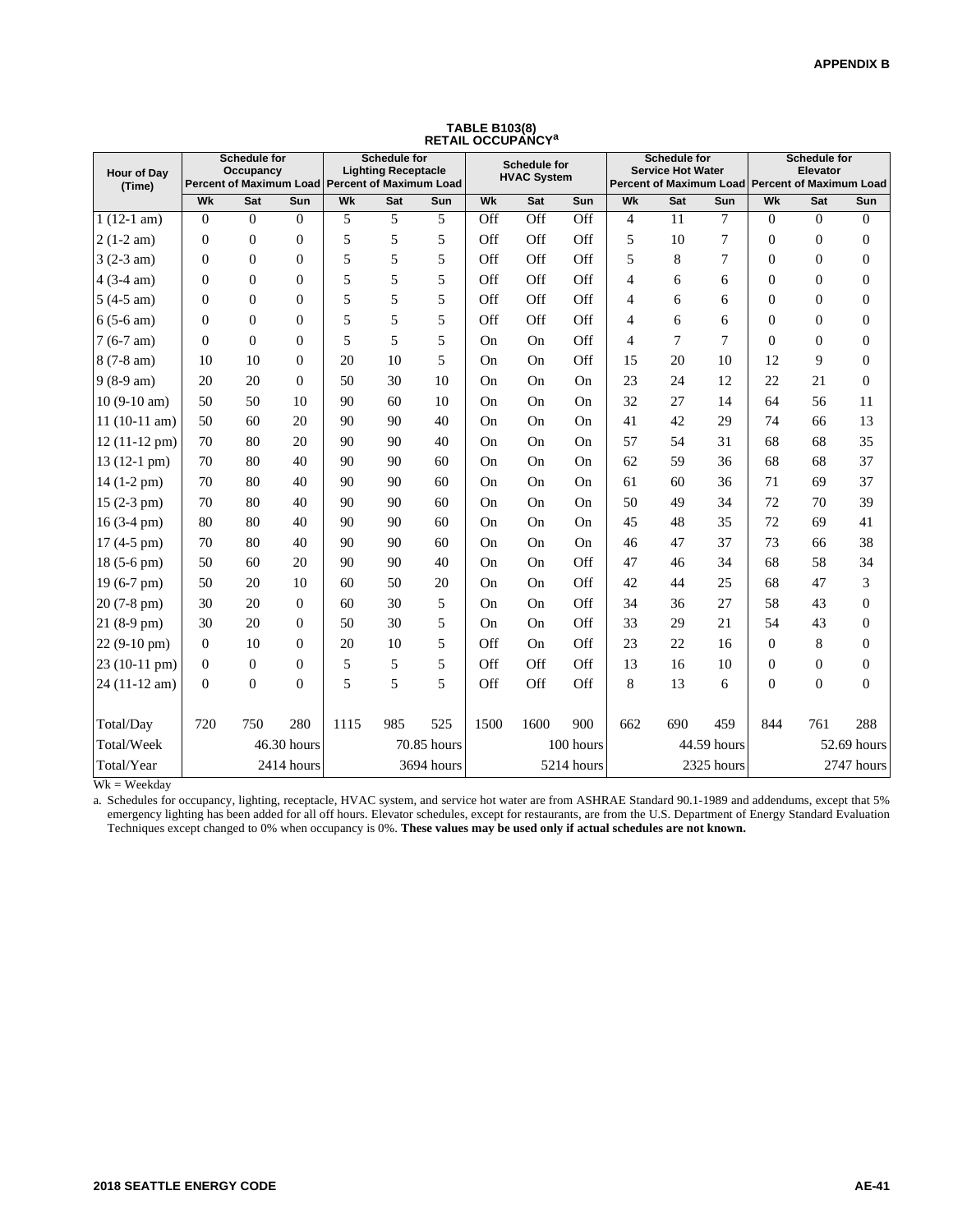| <b>Hour of Dav</b><br>(Time) |                  | <b>Schedule for</b><br>Occupancy<br>Percent of Maximum Load Percent of Maximum Load |                |     | <b>Schedule for</b><br><b>Lighting Receptacle</b> |             |                | <b>Schedule for</b><br><b>HVAC System</b> |                |     | <b>Schedule for</b><br><b>Service Hot Water</b> |             | Percent of Maximum Load Percent of Maximum Load | <b>Schedule for</b><br>Elevator |                  |
|------------------------------|------------------|-------------------------------------------------------------------------------------|----------------|-----|---------------------------------------------------|-------------|----------------|-------------------------------------------|----------------|-----|-------------------------------------------------|-------------|-------------------------------------------------|---------------------------------|------------------|
|                              | Wk               | <b>Sat</b>                                                                          | Sun            | Wk  | Sat                                               | Sun         | Wk             | Sat                                       | Sun            | Wk  | Sat                                             | Sun         | Wk                                              | Sat                             | Sun              |
| $1(12-1 am)$                 | $\Omega$         | $\Omega$                                                                            | $\Omega$       | 5   | 5                                                 | 5           | Off            | Off                                       | Off            | 5   | 3                                               | 3           | $\Omega$                                        | $\theta$                        | $\Omega$         |
| $2(1-2 am)$                  | $\mathbf{0}$     | $\mathbf{0}$                                                                        | $\theta$       | 5   | 5                                                 | 5           | Off            | Off                                       | Off            | 5   | 3                                               | 3           | $\theta$                                        | $\boldsymbol{0}$                | $\boldsymbol{0}$ |
| $3(2-3 am)$                  | $\mathbf{0}$     | $\theta$                                                                            | $\Omega$       | 5   | 5                                                 | 5           | Off            | Off                                       | Off            | 5   | 3                                               | 3           | $\theta$                                        | $\theta$                        | $\boldsymbol{0}$ |
| $4(3-4 am)$                  | $\overline{0}$   | $\theta$                                                                            | $\Omega$       | 5   | 5                                                 | 5           | Off            | Off                                       | Off            | 5   | 3                                               | 3           | $\theta$                                        | $\boldsymbol{0}$                | $\boldsymbol{0}$ |
| $5(4-5 am)$                  | $\overline{0}$   | $\Omega$                                                                            | $\Omega$       | 5   | 5                                                 | 5           | Off            | Off                                       | Off            | 5   | 3                                               | 3           | $\Omega$                                        | $\mathbf{0}$                    | $\boldsymbol{0}$ |
| $6(5-6 am)$                  | $\Omega$         | $\Omega$                                                                            | $\Omega$       | 5   | 5                                                 | 5           | Off            | Off                                       | Off            | 5   | 3                                               | 3           | $\theta$                                        | $\theta$                        | $\boldsymbol{0}$ |
| $7(6-7 am)$                  | $\theta$         | $\theta$                                                                            | $\Omega$       | 5   | 5                                                 | 5           | Off            | Off                                       | Off            | 5   | 3                                               | 3           | $\Omega$                                        | $\boldsymbol{0}$                | $\boldsymbol{0}$ |
| $8(7-8 am)$                  | 5                | $\Omega$                                                                            | $\Omega$       | 30  | 5                                                 | 5           | On             | Off                                       | Off            | 10  | 3                                               | 3           | $\Omega$                                        | $\boldsymbol{0}$                | $\boldsymbol{0}$ |
| $9(8-9 am)$                  | 75               | 10                                                                                  | $\Omega$       | 85  | 15                                                | 5           | On             | On                                        | Off            | 34  | 3                                               | 5           | 30                                              | $\mathbf{0}$                    | $\boldsymbol{0}$ |
| $10(9-10 am)$                | 90               | 10                                                                                  | $\theta$       | 95  | 15                                                | 5           | On             | On                                        | Off            | 60  | 5                                               | 5           | 30                                              | $\overline{0}$                  | $\boldsymbol{0}$ |
| $11(10-11 am)$               | 90               | 10                                                                                  | $\Omega$       | 95  | 15                                                | 5           | On             | On                                        | Off            | 63  | 5                                               | 5           | 30                                              | $\boldsymbol{0}$                | $\boldsymbol{0}$ |
| $12(11-12 \text{ pm})$       | 80               | 10                                                                                  | $\Omega$       | 95  | 15                                                | 5           | On             | On                                        | Off            | 72  | 5                                               | 5           | 30                                              | $\overline{0}$                  | $\boldsymbol{0}$ |
| $13(12-1)$ pm)               | 80               | 10                                                                                  | $\Omega$       | 80  | 15                                                | 5           | On             | On                                        | Off            | 79  | 5                                               | 5           | 30                                              | $\overline{0}$                  | $\boldsymbol{0}$ |
| $14(1-2)$ pm $)$             | 80               | $\mathbf{0}$                                                                        | $\Omega$       | 80  | 5                                                 | 5           | On             | Off                                       | Off            | 83  | 3                                               | 5           | 30                                              | $\boldsymbol{0}$                | $\boldsymbol{0}$ |
| $15(2-3)$ pm)                | 80               | $\Omega$                                                                            | $\Omega$       | 80  | 5                                                 | 5           | On             | Off                                       | Off            | 61  | 3                                               | 3           | 30                                              | $\boldsymbol{0}$                | $\boldsymbol{0}$ |
| $16(3-4)$ pm)                | 45               | $\Omega$                                                                            | $\Omega$       | 70  | 5                                                 | 5           | O <sub>n</sub> | Off                                       | Off            | 65  | 3                                               | 3           | 15                                              | $\overline{0}$                  | $\boldsymbol{0}$ |
| $17(4-5)$ pm)                | 15               | $\overline{0}$                                                                      | $\overline{0}$ | 50  | 5                                                 | 5           | On             | Off                                       | Off            | 10  | 3                                               | 3           | $\theta$                                        | $\boldsymbol{0}$                | $\boldsymbol{0}$ |
| $18(5-6)$ pm)                | 5                | $\Omega$                                                                            | $\Omega$       | 50  | 5                                                 | 5           | On             | Off                                       | Off            | 10  | 3                                               | 3           | $\Omega$                                        | $\boldsymbol{0}$                | $\boldsymbol{0}$ |
| $19(6-7)$ pm)                | 15               | $\theta$                                                                            | $\theta$       | 35  | 5                                                 | 5           | On             | Off                                       | Off            | 19  | 3                                               | 3           | $\theta$                                        | $\boldsymbol{0}$                | $\boldsymbol{0}$ |
| $20(7-8)$ pm)                | 20               | $\theta$                                                                            | $\theta$       | 35  | 5                                                 | 5           | On             | Off                                       | Off            | 25  | 3                                               | 3           | $\theta$                                        | $\theta$                        | $\theta$         |
| $21(8-9)$ pm)                | 20               | $\overline{0}$                                                                      | $\mathbf{0}$   | 35  | 5                                                 | 5           | On             | Off                                       | Off            | 22  | 3                                               | 3           | $\Omega$                                        | $\boldsymbol{0}$                | $\boldsymbol{0}$ |
| $22(9-10)$ pm)               | 10               | $\Omega$                                                                            | $\Omega$       | 30  | 5                                                 | 5           | On             | Off                                       | Off            | 22  | 3                                               | 3           | $\theta$                                        | $\boldsymbol{0}$                | $\boldsymbol{0}$ |
| 23 (10-11 pm)                | $\overline{0}$   | $\Omega$                                                                            | $\Omega$       | 5   | 5                                                 | 5           | Off            | Off                                       | Off            | 12  | 3                                               | 3           | $\Omega$                                        | $\boldsymbol{0}$                | $\boldsymbol{0}$ |
| 24 (11-12 am)                | $\boldsymbol{0}$ | $\overline{0}$                                                                      | $\overline{0}$ | 5   | 5                                                 | 5           | Off            | Off                                       | Off            | 9   | 3                                               | 3           | $\overline{0}$                                  | $\boldsymbol{0}$                | $\boldsymbol{0}$ |
| Total/Day                    | 710              | 50                                                                                  | $\theta$       | 990 | 170                                               | 120         | 1500           | 500                                       | $\overline{0}$ | 691 | 80                                              | 84          | 285                                             | $\Omega$                        | $\overline{0}$   |
| Total/Week                   |                  |                                                                                     | 36.00 hours    |     |                                                   | 52.40 hours |                |                                           | 80.00 hours    |     |                                                 | 36.19 hours |                                                 |                                 | 14.25 hours      |
| Total/Year                   |                  |                                                                                     | 1877 hours     |     |                                                   | 2732 hours  |                |                                           | 4171 hours     |     |                                                 | 1887 hours  |                                                 |                                 | 743 hours        |

## **TABLE B103(9) SCHOOL OCCUPANCY<sup>a</sup>**

 $Wk = Weekday$